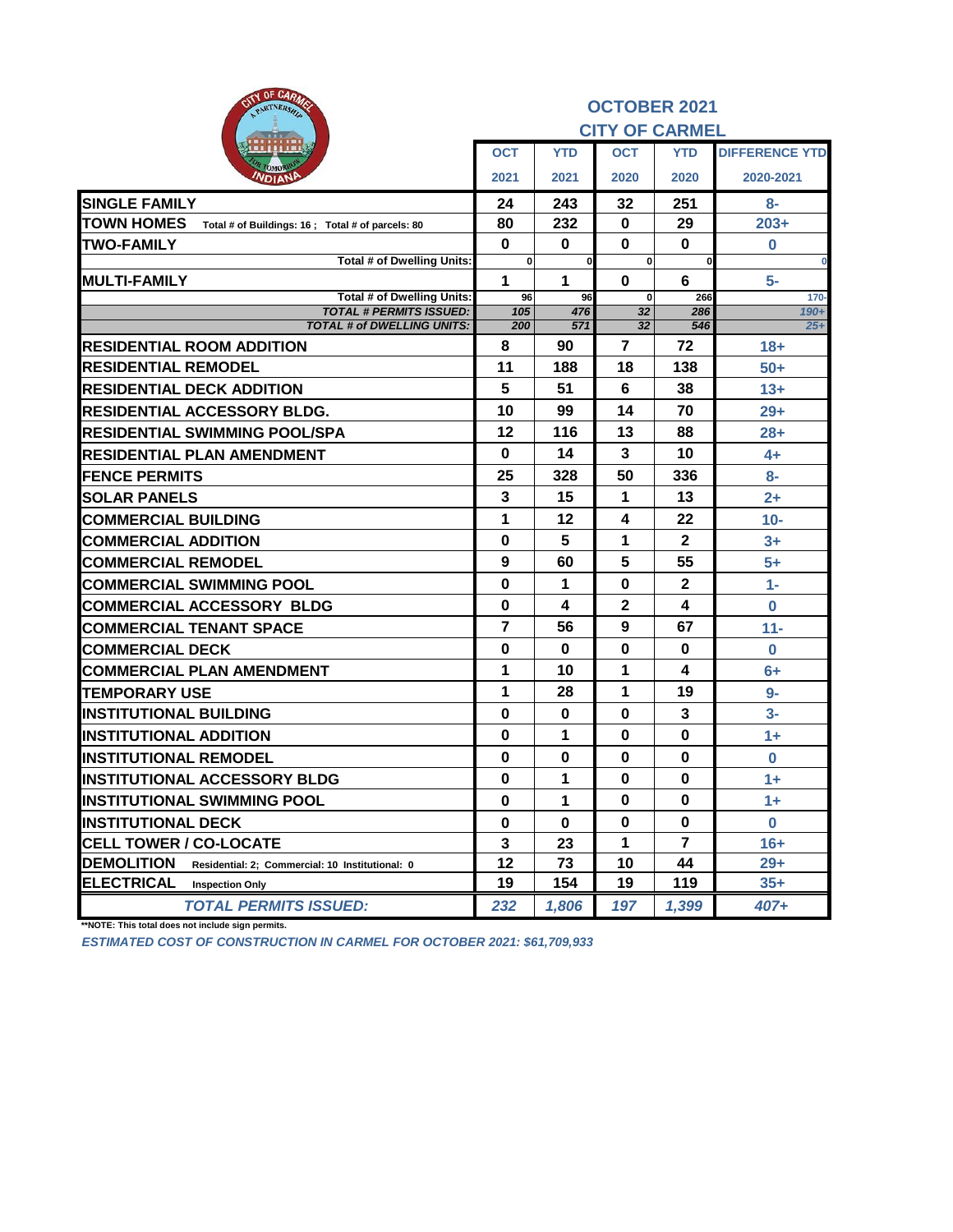## **D.O.C.S. BUILDING PERMIT ACTIVITY OCTOBER 2021**

*COMMERCIAL, INSTITUTIONAL, & MULTI-FAMILY - NEW STRUCTURES, ACCESSORY BUILDINGS, ADDITIONS, TENANT FINISHES, REMODELS, POOLS, DECKS (Institutional includes churches, schools & public libraries)*

#### *Type of Construction Total Permits Issued*

## **COMMERCIAL PERMITS ISSUED**

#### **RESIDENTIAL MULTI-FAMILY………………………..……….………......……...................................................................................................................................1**

*● Avant Apartments Phase 2 (96 Units), 12950 Old Meridian St.*

#### **COMMERCIAL NEW STRUCTURE………………………..……….……...……....................................................................................................................................1** *● The Corner Parking Garage, 1655 E. 116th St..*

**COMMERCIAL / INSITUTIONAL TENANT FINISH / REMODEL:…………..……..............................................................................................................................16**

- *Northview Church, 12900 Hazel Dell Parkway*
- *Paradise Shaved Ice, 13698 N. Meridian St.*
- *Walgreens, 11555 N. Meridian St.*
- *Northwestern Mutual, 13085 Hamilton Crossing Blvd.*
- *Benchmark Physical Therapy, 14580 River Rd. #170*
- *Hopebridge Autism Therapy Center, 801 Congressional Blvd. #600*
- *Carmel Hills Apartments, 419 Cool Ridge Dr.*
- *Allspring Global Investments, 310 E. 96th St.*
- *Two Penn Mark, 11555 N. Meridian St.*
- *Wendy's Restaurant, 7245 E. 146th St.*
- *Just Love Coffee, 12525 Old Meridian St. #100*
- *Stretch Zone, 31 City Center Dr.*
- *Luxe Lab, 1200 S. Rangeline Rd. #110*
- *Lot T Center, 650 W. Carmel Dr.*
- *Belden, 1320 City Center Dr.*
- *101 Beer Kitchen, 1200 S. Rangeline Rd. #100*

# **COMMERCIAL CERTIFICATES OF OCCUPANCY ISSUED**

#### **COMMERCIAL NEW STRUCTURE:…………..……….……...……...................................................................................................................................................3**

- *Gramercy West Pool House, 685 Lagerfield Dr.*
- *ZOTEC, 1 Zotec Way*
- *KinderCare, 10910 N. Michigan Rd.*

#### **COMMERCIAL SWIMMING POOL:..……….……...……...................................................................................................................................................................1**

*● Gramercy West Swimming Pool, 685 Lagerfield Dr.*

#### **COMMERCIAL TENANT FINISH / REMODEL:……………..…….………………………....................................................................................................................11**

- *● St. Vincent Walk-In Care, 10801 N. Michigan Rd. #100*
- *Herman & Kittle, 310 E. 96th St.*
- *Dick's Sporting Goods, 14350 Clay Terrace Blvd.*
- *St. Peter's Church, 3106 E. Carmel Dr.*
- *College Park Church, 2606 W. 96th St.*
- *Bubble Tea Store, 14490 Clay Terrace Blvd. #120*
- *Napleton Hyundai, 4200 E. 96th St.*
- *First Merchants Bank, 10333 N. Meridian St. #230*
- *Metronet, 1320 City Center Dr. #275*
- *Stretch Zone, 31 City Center Dr.*
- *● Oxford Financial Group, 11711 N. Meridian #500 & #600*

# **D.O.C.S. BUILDING & SIGN ACTIVITY BY YEAR**

|                                              | <b>OCT 2021</b> | <b>OCT 2020</b> | <b>OCT 2019</b> | <b>OCT 2018</b> | <b>OCT 2017</b> |
|----------------------------------------------|-----------------|-----------------|-----------------|-----------------|-----------------|
| <b>TOTAL BUILDING PERMITS ISSUED:</b>        | 207             | 197             | 164             | 162             | 143             |
| <b>TOTAL FENCE PERMITS ISSUED:</b>           | 25              | 50              | 35              | 29              | 28              |
| <b>TOTAL SIGN PERMITS:</b>                   | 15              | 34              | 42              | 22              | 24              |
| <b>TOTAL PUBLIC EVENT BANNERS:</b>           |                 | 3               |                 |                 |                 |
| <b>BUILDING INSPECTIONS PERFORMED:</b>       | 546             | 510             | 601             | 679             | 512             |
| <b>BUILDING PLAN REVIEWS:</b>                | 217             | 161             | 111             | 126             | 116             |
| <b>PUBLIC REQUEST FOR INFORMATION (RFI):</b> | 48              | 78              | 61              | 47              | 25              |

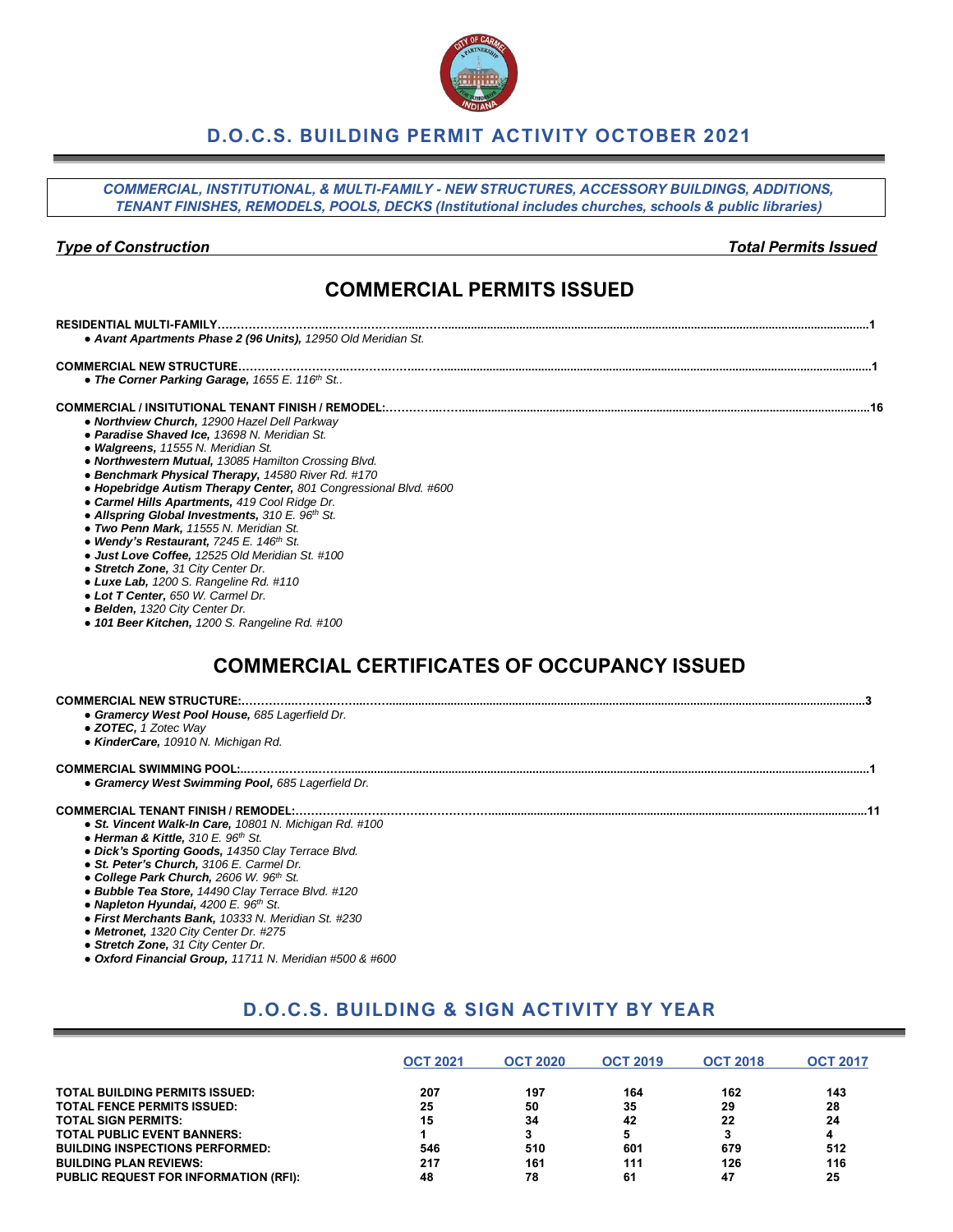

# **D.O.C.S. CODE ENFORCEMENT ACTIVITY OCTOBER 2021**

### *CODE EN FORCEMEN T TA SK REPOR T SUMMARY FOR OCTOBER 2021*

| <b>COMPLAINTS RECEIVED</b> | <b>TOTAL:</b> | <b>INSPECTION STATISTICS</b> |             |               | <b>TOTAL:</b> |
|----------------------------|---------------|------------------------------|-------------|---------------|---------------|
| EMAIL                      | 5             | <b>NEW CASES</b>             |             |               | 121           |
| "MY CARMEL" APP            | 18            | INITIAL INSPECTIONS          |             |               | 119           |
| <b>PHONE</b>               | 14            | <b>ABATEMENT</b>             |             |               | -4            |
| REFERRAL                   | 0             | INITIAL VIOLATION NOTICE     |             |               | 56            |
| <b>STAFF</b>               | 83            | <b>RE-INSPECTIONS</b>        |             |               | 410           |
| <b>WALK-IN</b>             |               | <b>CLOSED CASES</b>          |             |               | 132           |
| <b>INSPECTIONS BY AREA</b> | <b>WEST</b>   | <b>CENTRAL</b>               | <b>EAST</b> | <b>TOTAL:</b> |               |
| <b>NEW CASES</b>           | 15            | 57                           | 49          | 121           |               |
| INITIAL INSPECTIONS        | 14            | 56                           | 49          | 119           |               |
| <b>RE-INSPECTIONS</b>      | 58            | 212                          | 140         | 410           |               |
| <b>CLOSED CASES</b>        | 12            | 77                           | 43          | 132           |               |

#### *CODE EN FORCEM EN T M ONTHLY R EPORT FOR O CTOBER 2021*

| <b>TYPE OF COMPLAINT/VIOLATION</b> | <b>NEW CASES</b> | <b>TYPE OF COMPLAINT/VIOLATION</b> | <b>NEW CASES</b> |
|------------------------------------|------------------|------------------------------------|------------------|
| BUILDING CODE VIOLATIONS           | 6                | PROPERTY MAINTENANCE               | 10               |
| <b>COMMERCIAL VEHICLE</b>          |                  | RECREATIONAL VEHICLE               | 8                |
| <b>DUMPSTER</b>                    | 3                | RIGHT-OF-WAY OBSTRUCTION           | 4                |
| <b>FARM ANIMALS</b>                |                  | <b>SIDEWALK</b>                    | 0                |
| <b>FENCE VIOLATION</b>             | 3                | <b>SIGNS</b>                       | 65               |
| <b>GRASS OR WEEDS</b>              | 29               | TRASH/DEBRIS                       | 25               |
| <b>HOME OCCUPATION</b>             | 2                | UNSAFE BUILDING                    | 0                |
| NOISE REGULATIONS                  | 0                | <b>JUNK VEHICLE</b>                | 3                |
| OPEN AND ABANDONED                 | 0                | ZONING USE VIOLATIONS              | 0                |
| <b>OUTDOOR STORAGE</b>             | 25               | SNOW AND ICE REMOVAL               | 0                |
| PARKING IN LAWN/GREENBELT          | 12               | <b>OTHER</b>                       | 6                |
|                                    |                  | <b>TOTAL</b>                       | 203              |
|                                    |                  |                                    |                  |

FORECLOSURE MONITORING SUMMARY FOR OCTOBER 2021

| <b>COMPLAINTS RECEIVED</b> | <b>TOTAL:</b> |
|----------------------------|---------------|
| NEW CASES                  | 4             |
| INITIAL INSPECTIONS        | 4             |
| ABATEMENT                  | O             |
| INITIAL VIOLATION NOTICE   | ი             |
| RE-INSPECTIONS             | 8             |
| CLOSED CASES               | 1             |
|                            |               |

| <b>FORECLOSURE STATISTICS</b> | <b>WEST</b> | <b>CENTRAL</b> | <b>EAST</b> | <b>TOTAL:</b> |
|-------------------------------|-------------|----------------|-------------|---------------|
| <b>NEW CASES</b>              |             |                |             | 4             |
| INITIAL INSPECTIONS           |             |                |             | 4             |
| <b>RE-INSPECTIONS</b>         | Δ           |                |             |               |
| <b>CLOSED CASES</b>           |             |                |             |               |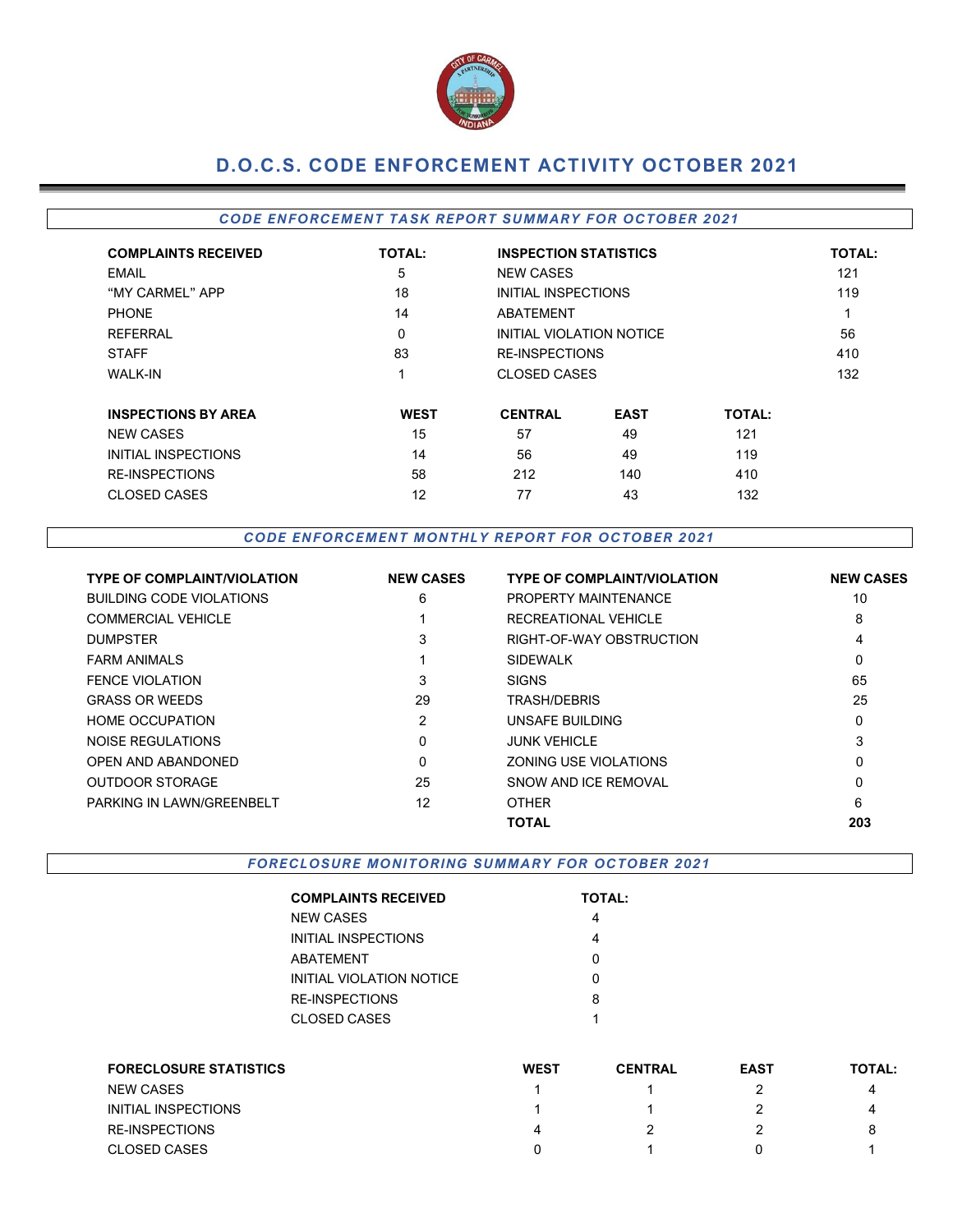# **DEPARTMENT OF COMMUNITY SERVICES INCOME REPORT OCTOBER 1-31, 2021**



| <b>TRANSACTION TYPE:</b>                                                     | <b>TRANSACTIONS:</b> | <b>AMOUNT:</b>       |
|------------------------------------------------------------------------------|----------------------|----------------------|
| BUILDING PERMITS: [Includes the fee for full Certificate of Occupancy (C/O)] | 221                  | \$<br>286,582.83     |
| <b>DEMOLITION PERMITS:</b>                                                   | 11                   | \$<br>2,166.00       |
| <b>LATE FEES:</b>                                                            | 0                    | \$                   |
| RE-INSPECTION, ADDITIONAL INSPECTION, AND/OR TEMP C/O:                       | 32                   | \$<br>5,352.00       |
| <b>PLAN AMENDMENT: (Commercial / Institutional)</b>                          | 0                    | \$                   |
| <b>PLAN AMENDMENT: (Residential)</b>                                         | 0                    | \$                   |
| <b>SPECIAL EVENT PERMITS:</b>                                                | 0                    | \$                   |
| <b>TEMPORARY USE PERMITS/EXTENSIONS:</b>                                     | 0                    | \$                   |
| <b>APPEALS:</b>                                                              | $\Omega$             | \$                   |
| <b>FENCE PERMITS:</b>                                                        | 21                   | \$<br>1,133.00       |
| <b>FENCE LIABILITY WAIVER: (Paid to Hamilton County)</b>                     | 12                   | \$<br>320.00         |
| <b>ABATEMENT:</b>                                                            | 0                    | \$                   |
| <b>ADLS:</b>                                                                 | $\Omega$             | \$                   |
| <b>ADLS AMENDMENT:</b>                                                       | 1                    | \$<br>145.50         |
| <b>COMMITMENT AMENDMENT:</b>                                                 | 0                    | \$                   |
| <b>DEVELOPMENT PLAN:</b>                                                     | 0                    | \$                   |
| <b>DEVELOPMENT PLAN AMENDMENT:</b>                                           | 1                    | \$<br>2,003.77       |
| <b>HPR REVIEW:</b>                                                           | 0                    | \$                   |
| <b>ORDINANCE AMENDMENT:</b>                                                  | 0                    | \$                   |
| <b>PLAT VACATE:</b>                                                          | 0                    | \$                   |
| <b>PRIMARY PLAT:</b>                                                         | 0                    | \$                   |
| <b>PRIMARY PLAT AMENDMENT:</b>                                               | 0                    | \$                   |
| <b>PUD ORDINANCES:</b>                                                       | $\Omega$             | \$                   |
| <b>REZONE:</b>                                                               | 0                    | \$                   |
| <b>ADDITIONAL WAIVER:</b>                                                    | 0                    | \$                   |
| <b>SDR SITE PLAN REVIEW:</b>                                                 | 2                    | \$<br>364.00         |
| <b>SECONDARY PLAT/REPLAT:</b>                                                | 1                    | \$<br>9,941.00       |
| <b>SUBDIVISION WAIVER:</b>                                                   | 0                    | \$                   |
| <b>MISC. ZONING WAIVER:</b>                                                  | 0                    | \$                   |
| <b>TAC ONLY:</b>                                                             | 0                    | \$                   |
| <b>DEVELOPMENT STANDARDS VARIANCE:</b>                                       | 0                    | \$                   |
| <b>HEARING OFFICER REVIEW:</b>                                               | 6                    | \$<br>1,698.00       |
| <b>SPECIAL EXCEPTION VARIANCE:</b>                                           | 0                    | \$<br>$\blacksquare$ |
| <b>SPECIAL USES:</b> (Includes Special Use Amendments)                       | 0                    | \$                   |
| <b>USE VARIANCE:</b>                                                         | 1                    | \$<br>1,915.00       |
| <b>SIGN PERMITS:</b>                                                         | 24                   | \$<br>5,129.28       |
| <b>ZONING DETAILS/LETTER:</b>                                                | 2                    | \$<br>218.00         |
| PARK & RECREATION IMPACT FEE (PRIF):                                         | 100                  | \$<br>613,920.00     |
| TOTALS:                                                                      |                      |                      |
| <b>GENERAL FUND #101:</b>                                                    |                      | \$<br>316,968.38     |
| <b>PRIF ACCOUNT #106:</b>                                                    |                      | \$<br>269,168.00     |
| <b>PRIF ACCOUNT # 902:</b>                                                   |                      | \$<br>344,752.00     |
| <b>UTILITY FEES: (Sewer/Water permits)</b>                                   |                      | \$<br>506,039.00     |
| <b>TOTAL DEPOSIT:</b>                                                        |                      | \$<br>1,436,927.38   |
| Last Month's General Fund Deposit:                                           |                      | \$<br>111,572.09     |
| <b>Last Month's Total Deposit:</b>                                           |                      | \$<br>257,621.09     |

**NOTE: Receipts were deposited for 21 business days this month.**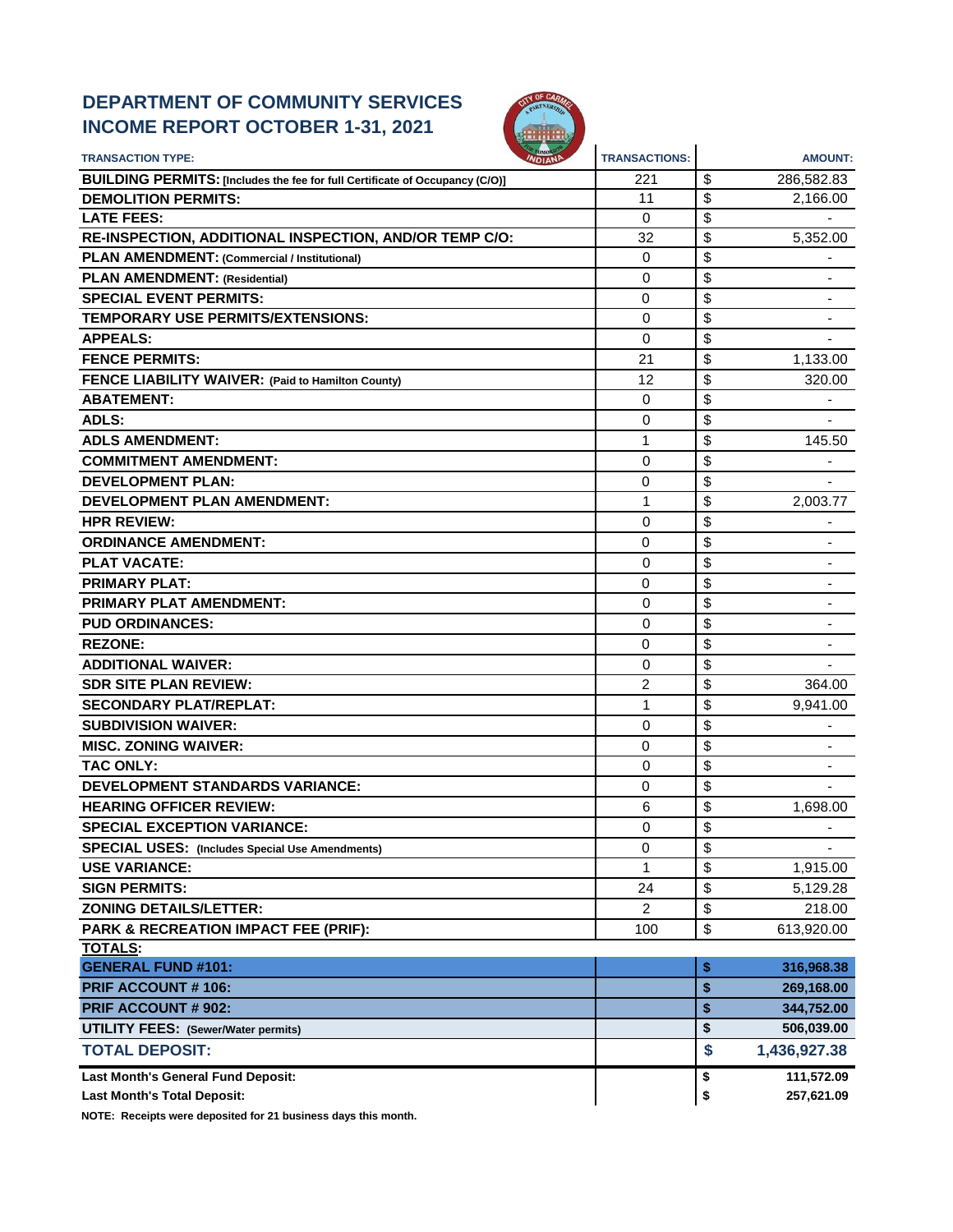**Page 1**

### Date: 11/4/2021

| Issue              | <b>Status</b>                  | Permit NO                    | Lot  | Subdivision                      | Property Address                                                 | Permit Type Description                       | Estimated                 | Sq Ft | <b>Contact Name</b>                                 | <b>Contact Address</b>                  | Contact City, State Zip                     | Property Owner (as listed per applicant)            | Owner Address                           | Owner City, State Zip                |
|--------------------|--------------------------------|------------------------------|------|----------------------------------|------------------------------------------------------------------|-----------------------------------------------|---------------------------|-------|-----------------------------------------------------|-----------------------------------------|---------------------------------------------|-----------------------------------------------------|-----------------------------------------|--------------------------------------|
| Date               |                                |                              |      |                                  |                                                                  |                                               | Cost of                   |       |                                                     |                                         |                                             |                                                     |                                         |                                      |
|                    |                                |                              |      |                                  |                                                                  |                                               | Construction              |       |                                                     |                                         |                                             |                                                     |                                         |                                      |
| 10/1/2021   ISSUED |                                | B-2021-01388                 | 250. | <b>VILLAGE OF WESTCLAY</b>       | 1823 HOURGLASS DR, CAR, 46032                                    | <b>RES - ACCSTRCT</b>                         | \$34,000.00               |       | 280.00 Kyla Scheuermann                             | 7802 E 88th Street                      | Indianapolis, IN 46256                      | Rick Kanne                                          | 1823 Hourglass Dr.                      | Carmel, IN 46032                     |
|                    | <b>ISSUED</b>                  | B-2021-01170                 |      | <b>HENRY ROBERTS</b>             | 141 1ST AVE NW, CAR, 46032                                       | <b>RES - SGNLFAM</b>                          | \$2,018,873.00            |       | 8,068,00 Old Town Design Group                      | 1132 S. Rangeline Rd. Suite 200         | Carmel, IN 46032                            | Paul Thrift                                         | 901 Wabash Avenue, Suite 300            | Ferre Haute. IN 47807                |
|                    | <b>ISSUED</b>                  | B-2021-01420                 |      |                                  | 1555 N MERIDIAN ST, CARMEL, 46032                                | COMM - REMODEI                                | \$205,278.00              |       | 1,468.00 Donna Becco-Schroede                       | 224 S Michigan Ave                      | Chicago, IL 60604                           | Michael McGill                                      | 106 Wilmot RD., Mail Stop #1620         | Deerfield, IL 60015                  |
|                    | <b>ISSUED</b>                  | B-2021-01393                 |      | PARKSIDE VILLAGE                 | 364 ATHERTON DR, CARMEL, 46032                                   | RES - DECK                                    | \$3,000.00                |       | 119.00 mark wishart                                 | 364 Atherton Dr                         | Carmel, in 46032                            | Mark Wishart                                        | 364 Atherton Dr                         | Carmel, in 46032                     |
| 10/4/2021          | <b>ISSUED</b>                  | B-2021-01396                 |      | WOODLAND GOLF CLUB               | 991 E 110TH ST, CAR, 46280                                       | <b>RES - ADDITION</b>                         | \$345,000.00              |       | 2,980.00 Dennis Collins                             | 10526 Tremont Circle                    | Fishers, IN 46037                           | Terry Walsh                                         | 1991 E 110th Street                     | Carmel, IN 46280                     |
|                    | <b>ISSUED</b>                  | B-2021-01406                 |      | JACKSONS GRANT ON WILLIAMS       | 545 MENDENHALL DR, CARMEL, 46032                                 | <b>RES - SGNLFAM</b>                          | \$1,764,000.00            |       | 10,026.00 Wedgewood Building Company                | 32 First St NE                          | Carmel, IN 46032                            | Wedgewood Building Company                          | 32 First St NE                          | Carmel, IN 46032                     |
|                    |                                |                              |      | CREEK                            |                                                                  |                                               |                           |       |                                                     |                                         |                                             |                                                     |                                         |                                      |
|                    | <b>ISSUED</b>                  | B-2021-01493                 |      |                                  | 4386 W 141ST ST, ZIONSVILLE, 46077                               | COMM - ELECTRICAL                             |                           |       | <b>Brian Distel</b>                                 | 5635 Hickory Rd                         | Indpls., IN 46239                           | <b>LENNAR HOMES</b>                                 | 11555 N MERIDIAN ST SUITE 400           | CARMEL, IN 46032                     |
|                    | <b>ISSUED</b>                  | B-2021-01394                 |      |                                  | 620 1ST AVE NE, CARMEL, 46032                                    | <b>RES - ADDITION</b>                         | \$450,000.00              |       | 1,677.00 Steven Moed                                | PO Box 4102                             | Carmel, IN 46082                            | Matt Schuetz                                        | 620 1st Aven NE                         | Carmel, In 46032                     |
|                    | <b>ISSUED</b>                  | B-2021-01354                 |      | <b>GRAMERCY WEST</b>             | 082 VALENTINE LN, CAR, 46032                                     | <b>RES - TWNHOUSI</b>                         | \$280,000.00              |       | 2,241.00 David Weekley Homes                        | 9310 N. Meridian Suite 100              | Indianapolis, IN 46260                      | Weekley Homes LLC                                   | 1111 North Post Oak Rd                  | Iouston, TX 77055                    |
|                    | <b>CLOSE</b>                   | B-2021-01184                 |      | <b>EDEN PARK</b>                 | 3231 EDEN WAY, CARMEL, 46033                                     | RES - SOLAR                                   | \$68,785.50               |       | 414.54 Power Home Solar                             | 4496 Saguaro Trail                      | indianapolis, IN 46268                      | Matthew Pritzke                                     | 3231 Eden way circle                    | armel, IN 46033                      |
|                    | <b>ISSUED</b>                  | B-2021-01322                 |      | <b>BAYHILL</b>                   | 2272 BAYHILL DR, CARMEL, 46033                                   | <b>RES - POOL</b>                             | \$80,000.00               |       | 1,200.00 Dustin Morris / Peace Water Pools          | 13473 Salamone Way                      | Carmel, IN 46074                            | Tina Smith                                          | 12272 Bayhill Drive                     | Carmel, IN 46033                     |
|                    | <b>ISSUED</b>                  | B-2021-01400                 |      | <b>LEXINGTON FARMS</b>           | 0866 BELMONT CIR, CAR, 46280                                     | <b>RES - REMODEI</b>                          | \$1,500.00                |       | 100.00 Bruce Everly                                 | 10866 belmont                           | Carmel. In 462780                           | <b>Belmont LLC</b>                                  | 10866 Belmont circle                    | Indianapolis, In 46280               |
| 10/5/2021 ISSUED   |                                | B-2021-01418                 |      | <b>GRAMERCY WEST</b>             | 141 VALENTINE LN, CAR, 46032                                     | <b>RES - SGNLFAM</b>                          | \$303,200.00              |       | 2,756,00 David Weekley Homes                        | 9310 N. Meridian Suite 100              | Indianapolis, IN 46260                      | Weekley Homes LLC                                   | 9310 N. Meridian Suite 100              | ndianapolis, IN 46260                |
|                    | <b>ISSUED</b>                  | B-2021-01361                 |      |                                  | 5484 E 126TH ST, CARMEL, 46033                                   | COMM - COLOC                                  | \$15,000.00               |       | 1.00 Crown Castle                                   | 2000 Corporate Dr, Canonsburg, PA 15317 | CANNONSBURG, PA 15317                       | City of Carmel                                      | One Civic Square                        | Carmel, IN 46032                     |
|                    | <b>ISSUED</b>                  | B-2021-01367                 |      |                                  | 7245 E 146TH ST, #150, CAR, 46033                                | COMM - NWTENFIN                               | \$200,000.00              |       | 2,727.00 Dave Bennet                                | 6330 E 75th St #154                     | Indianapolis, IN 46250                      | <b>QFRM Holdings</b>                                | 6330 E 75th St #154                     | ndianapolis, IN 46250                |
|                    | <b>ISSUED</b>                  | B-2021-01369                 |      | <b>GRAMERCY WEST</b>             | 135 VALENTINE LN, CAR, 46032                                     | <b>RES - SGNLFAM</b>                          | \$308,000.00              |       | 2,777.00 David Weekley Homes                        | 9310 N. Meridian Suite 100              | Indianapolis, IN 46260                      | Weekley Homes LLC                                   | 1111 North Post Oak Rd                  | Iouston, TX 77055                    |
|                    | <b>ISSUED</b>                  | B-2021-01188                 |      |                                  | 1655 E 116TH ST, CARMEL, 46032                                   | COMM - NEWSTRUCT                              | \$5,100,000.00            |       | 147,295.00 Buckingham                               | 941 N Meridian St                       | Indy, IN 46204                              | Kite Realty Group                                   | 30 S Meridian Street Ste 1100           | Indy, IN 46204                       |
|                    | <b>ISSUED</b>                  | B-2021-01008                 |      |                                  | 2900 HAZEL DELL PKY, CARMEL, 46033                               | COMM - REMODEL                                | \$950,000.00              |       | 13.182.00 Scot Agerter                              | 12900 Hazel Dell Parkway                | Carmel, IN 46033                            | Northview Church                                    | 12900 Hazel Dell Parkway                | Carmel, IN 46033                     |
|                    | <b>ISSUED</b>                  | B-2021-01416                 |      | <b>GRAMERCY WEST</b>             | 123 VALENTINE LN, CAR, 46032                                     | <b>RES - SGNLFAM</b>                          | \$322,000.00              |       | 2,777.00 David Weekley Homes                        | 9310 N. Meridian Suite 100              | Indianapolis, IN 46260                      | Weekley Homes LLC                                   | 1111 North Post Oak Rd                  | Iouston, Tx 77055                    |
|                    | <b>ISSUED</b>                  | B-2021-01423                 |      | <b>GRAMERCY WEST</b>             | 129 VALENTINE LN, CAR, 46032                                     | <b>RES - SGNLFAM</b>                          | \$308,000.00              |       | 2,777.00 David Weekley Homes                        | 9310 N. Meridian Suite 100              | Indianapolis, IN 46260                      | Weekley Homes LLC                                   | 1111 North Post Oak Rd                  | ouston, TX 77055                     |
|                    | <b>ISSUED</b>                  | B-2021-01441                 |      | CARMEL SCIENCE &                 | 801 CONGRESSIONAL BLVD #600, CARMEL,                             | COMM - REMODEL                                | \$230,000.00              |       | 12,905,00 Kathy Brewer                              | 8709 Castle Park Dr                     | Indpls, IN 46256                            | <b>REI Real Estate Services</b>                     | 11711 Pennsylvania St N Ste 200         | Carmel, IN 46032                     |
|                    |                                |                              |      | TECHNOLOGY PARK                  | 6022                                                             |                                               |                           |       |                                                     |                                         |                                             |                                                     |                                         |                                      |
|                    | <b>ISSUED</b>                  | B-2021-01456                 |      | CARMEL SCIENCE &                 | 650 W CARMEL DR, CARMEL, 46032                                   | COMM - NWTENFIN                               | \$193,750.00              |       | 4,159,00 Capitol Construction Services, Inc.        | 11051 Village Square Lane               | Fishers, IN 46038                           | Atapco Carmel, Inc.                                 | 645 W. Carmel Drive Ste 160             | Carmel, IN 46032                     |
|                    |                                |                              |      | <b><i>TECHNOLOGY PARK</i></b>    |                                                                  |                                               |                           |       |                                                     |                                         |                                             |                                                     |                                         |                                      |
|                    | <b>ISSUED</b>                  | B-2021-01386                 |      | HUNTERS CREEK VILLAGE            | 837 BRIDLE CT, CARMEL, 46032                                     | <b>RES - POOL</b>                             | \$15,000.0                |       | 189,00 Luke Thomas                                  | 837 Bridle Ct                           | Carmel, IN 46032                            | Luke Thomas                                         | 837 Bridle Ct                           | Carmel, IN 46032                     |
|                    | <b>ISSUED</b>                  | B-2021-01552                 |      |                                  | 714 E 116TH ST, CARMEL, 46032                                    | COMM - ELECTRICAL                             |                           |       | Felecom Placement, Inc.                             | 15405 Little Eagle Creek Ave.           | Zionsville, IN 46077                        | Spectrum owns the Power Supply                      | 3030 Roosevelt Ave.                     | Indpls., IN 46218                    |
| 10/6/2021          | <b>ISSUED</b><br><b>ISSUED</b> | B-2021-01398                 | 345  | CHERRY CREEK ESTATES             | 14151 VESTAL CT, CARMEL, 46033                                   | <b>RES - DECK</b>                             | \$12,000.00               |       | 256.00 Kevin Frank                                  | 6150 Wahpihani Dı                       | Fishers, IN 46038                           | Ron Shaw<br>Cushman Wakefield                       | 14151 Vestal Ct                         | Carmel, In 46033                     |
|                    | <b>ISSUED</b>                  | B-2021-01457<br>B-2021-01571 |      | THE WOODLANDS                    | 320 CITY CENTER DR, CAR, 46032                                   | COMM - NWTENFIN                               | \$1,078,000.00            |       | 25,650.00 Burnside Builders                         | 5261 N Tacoma Ave, Suite A              | Indianapolis, IN 46220                      |                                                     | One American Square, suite 1800         | Indianapolis, IN 46282               |
|                    | <b>ISSUED</b>                  | B-2021-01310                 |      | SADDLEBROOK AT SHELBORNE         | 10632 106TH PL, CAR, 4603<br>12072 COPPERFIELD DR, CARMEL, 46032 | <b>RES - ELECTRICAI</b>                       |                           |       | McConnell and Michael Electrical Service            | 606 Mooreland Dr<br>5065 Brighton Drive | Whiteland, IN 46184<br>Whitestown, IN 46075 | Daniel and Jenny Derksen<br>Stan and Meagan Kreydin | 10632 E106th Pl<br>12072 Copperfield Dr | Carmel, IN 46033<br>Carmel, IN 46032 |
|                    | <b>ISSUED</b>                  | B-2021-01407                 |      | <b>HOLADAY HILLS &amp; DALES</b> | 2410 E 99TH ST, CAR, 46280                                       | <b>RES - ADDITION</b>                         | \$60,000.00<br>\$3,000.00 |       | 406.00 Ryan Pape<br>192.00 Glenn Hoffman            | 2410 E 99th St                          | Carmel, IN 46280                            | Glenn Hoffman                                       | 2410 E 99th St                          | Carmel, IN 46280                     |
|                    | <b>ISSUED</b>                  | B-2021-01463                 |      | THE LAKES AT HAYDEN RUN          | 3299 LORENZO BLVD, CAR, 46074                                    | <b>RES - ACCSTRCT</b><br><b>RES - REMODEL</b> | \$25,000.00               |       | 950.00 Michael Pecchia                              | 13299 Lorenzo Blvd                      | Carmel, IN 46074                            | Michael Pecchia                                     | 13299 Lorenzo Blvd                      | Carmel, IN 46074                     |
|                    | <b>ISSUED</b>                  | B-2021-01480                 |      |                                  | 3100 OLD MERIDIAN ST, CAR, 46032                                 | <b>TEMPUSE - CNSTTRLR</b>                     |                           |       | Joe Allen                                           | 805 City Center Dr, Suite 160           | Carmel, IN 46032                            | The Signature at Carmel, LLC                        | PO Box 6331                             | Fishers, IN 46038                    |
|                    | <b>ISSUED</b>                  | B-2021-01183                 |      | <b>WESTCHASE SUBDIVISION</b>     | 14586 STONEGATE CT, CARMEL, 46032                                | <b>RES - ACCSTRCT</b>                         | \$198,000.00              |       | 1.320.00 Douglas Fernandes                          | 8444 Castlewood Dr, suite 500           | Indianapolis, IN 46250                      | Rodney Cotton                                       | 14586 Stonegate Ct                      | Carmel, IN 46032                     |
|                    | <b>ISSUED</b>                  | B-2021-01377                 |      | <b>CLARIDGE FARM</b>             | 1455 N CLARIDGE WAY, CARMEL, 46032                               | <b>RES-POOL</b>                               | \$50,000.00               |       | 1,056,00 HENDRICK POOL AND LAWN SERVICE             | 6383 W Broadway                         | McCordsville, IN 46055                      | <b>BLAKE STOWRS</b>                                 | 1455 N CLARIDGE WAY                     | CARMEL, IN 46032                     |
|                    | <b>ISSUED</b>                  | B-2021-01439                 |      |                                  | 4580 RIVER RD #170, CAR, 46033                                   | COMM - REMODEL                                | \$20,000.00               |       | 1,440,00 C&L Management                             | 3825 S East Street                      | Indianapolis, IN 46227                      | <b>KLC Realty LLC</b>                               | 3825 S East Street                      | ndianapolis, IN 4622                 |
|                    | <b>ISSUED</b>                  | B-2021-01446                 |      | CARMEL DEVELOPMENT II            | 200 S RANGELINE RD #110, CARMEL, 46032                           | COMM - NWTENFIN                               | \$450,000.00              |       | 2,344.00 Kathy Brewer                               | 8709 Castle Park Dr                     | Indpls, IN 46256                            | Birkla Investment Group                             | 20 W Carmel Dr Ste 101                  | Carmel, IN 46032                     |
|                    |                                |                              |      | <b>SUBDIVISION</b>               |                                                                  |                                               |                           |       |                                                     |                                         |                                             |                                                     |                                         |                                      |
| 10/7/2021 ISSUED   |                                | B-2021-00890                 |      | <b>VILLAGE OF WESTCLAY</b>       | 2997 MOULTRIE ST, CAR, 46032                                     | <b>RES - TWNHOUSE</b>                         | \$175,000.00              |       | 2,050,00 MEGAN MEZZETTA                             | 1828 N CENTRAL AVE STE 100              | INDIANAPOLIS, IN 46202                      | ONYX AND EAST LLC                                   | 1828 CENTRAL AVENUE STE 100             | NDIANAPOLIS, IN 46202                |
|                    | <b>ISSUED</b>                  | B-2021-01336                 |      | <b>CLAY SPRINGS</b>              | 2362 HYACINTH WAY, CARMEL, 46032                                 | <b>RES - ACCSTRCT</b>                         | \$13,000.00               |       | 140.00 roni Zelaya                                  | 310 arthur st                           | indinapolis, in 46229                       | arupratan Das                                       | 12362 hyacinth way                      | carmel, in 46032                     |
|                    | <b>ISSUED</b>                  | B-2021-01443                 | 36   | <b>GROVE AT THE LEGACY</b>       | 5932 PICKETT PL, CAR, 46033                                      | <b>RES - SGNLFAM</b>                          | \$350,906.00              |       | 2,913.00 Pyatt Builders                             | 630 3rd Ave SW Ste200                   | Carmel, IN 46032                            | Todd Pyatt                                          | 630 3rd Avd SW Ste200                   | Carmel, IN 46032                     |
|                    | <b>ISSUED</b>                  | B-2021-00891                 |      | VILLAGE OF WESTCLAY              | 2999 MOULTRIE ST, CAR, 46032                                     | <b>RES - TWNHOUSE</b>                         | \$175,000.00              |       | 2,050,00 MEGAN MEZZETTA                             | 1828 N CENTRAL AVE STE 100              | INDIANAPOLIS, IN 46202                      | <b>ONYX AND EAST LLC</b>                            | 1828 CENTRAL AVENUE STE 100             | INDIANAPOLIS, IN 46202               |
|                    | <b>ISSUED</b>                  | B-2021-00893                 |      | <b>VILLAGE OF WESTCLAY</b>       | 3003 MOULTRIE ST, CAR, 46032                                     | <b>RES - TWNHOUSE</b>                         | \$175,000.00              |       | 2,050.00 MEGAN MEZZETTA                             | 1828 N CENTRAL AVE STE 100              | INDIANAPOLIS, IN 46202                      | ONYX AND EAST LLC                                   | 1828 CENTRAL AVENUE STE 100             | NDIANAPOLIS, IN 46202                |
|                    | <b>ISSUED</b>                  | B-2021-01442                 |      | <b>GROVE AT THE LEGACY</b>       | 7004 PICKETT PL, CAR, 46033                                      | <b>RES - SGNLFAM</b>                          | \$304,444.00              |       | 2.629.00 Pyatt Builders                             | 630 3rd Ave SW Ste200                   | Carmel, IN 46032                            | Todd Pyatt                                          | 630 3rd Ave SW Ste200                   | Carmel, IN 46032                     |
|                    | <b>ISSUED</b>                  | B-2021-00473                 |      | LAKESIDE PARK SUBDIVISION        | 2566 HEATHERMOOR PARK DR S, CAR, 46074                           | <b>RES - ACCSTRCT</b>                         | \$8,000.00                |       | 288.00 J Michael Homes LLC                          | 4914 Austin Trace                       | Zionsville, IN 46077                        | Winn Naun                                           | 111982 West Road                        | ionzville, IN 46077                  |
|                    | <b>ISSUED</b>                  | B-2021-00892                 |      | VILLAGE OF WESTCLAY              | 3001 MOULTRIE ST, CAR, 46032                                     | <b>RES - TWNHOUSE</b>                         | \$175,000.00              |       | 2,050.00 Megan Mezzetta                             | 1828 CENTRAL AVENUE STE 100             | INDIANAPOLIS, IN 46202                      | <b>ONYX AND EAST LLC</b>                            | 1828 CENTRAL AVENUE STE 100             | INDIANAPOLIS, IN 46202               |
|                    | <b>CLOSE</b>                   | B-2021-01403                 |      | CARMEL CITY CENTER               | 11 CITY CENTER DR, CARMEL, 46032                                 | COMM - NWTENFIN                               | \$40,000.00               |       | 1,415,00 Signature Construction                     | 318 City Center Drive, Suite 100        | Carmel, IN 46032                            | CCC Residences, LLC                                 | 770 Third Avenue, SW                    | Carmel, IN 46032                     |
|                    |                                |                              |      | CONDOMINIUM                      |                                                                  |                                               |                           |       |                                                     |                                         |                                             |                                                     |                                         |                                      |
| 10/8/2021 ISSUED   |                                | B-2021-01209                 |      | <b>WALTERS ROLLING ACRES</b>     | 8 CIRCLE DR. CARMEL, 46032                                       | <b>RES - ADDITION</b>                         | \$35,000.00               |       | 528.00 Dustin Galbraith - R & D CONTRACTORS         | 3815 River Crossing Pkwy, Ste 100       | Indianapolis, IN 46240                      | Jason Selburg                                       | 8 Circle Drive                          | Carmel, IN 46032                     |
|                    | <b>ISSUED</b>                  | B-2021-01412                 | 115  | SANCTUARY AT 116TH STREET        | 12036 EAGLEVIEW DR, ZIONSVILLE, 46077                            | <b>RES - REMODEL</b>                          | \$45,000.00               |       | 1.500.00 Sivakumar Kalyanasundaram                  | 4442 Evergreen Trl                      | Carmel, IN 46074                            | Arunachalam, Manikandan & Sindhhulatha Devi         | 12036 Eagleview Dr                      | Zionsville, IN 46077                 |
|                    | <b>ISSUED</b>                  | B-2021-01422                 |      | <b>GUILFORD PARK</b>             | 1456 SENIE LN, CARMEL, 46032                                     | <b>RES - ADDITION</b>                         | \$10,973.00               |       | 120.00 Champion Window Company of Indianapolis, LLC | 1435 Brookville Way, Suite E            | Indianapolis, IN 46032                      | Hua Jinyuan                                         | 11456 Senie Ln                          | Carmel, IN 46239                     |
| 10/11/2021 ISSUED  |                                | B-2021-01449                 | 222  | VILLAGE OF WESTCLAY              | 1776 BEAUFAIN ST, CARMEL, 46032                                  | <b>RES - ELECTRICAI</b>                       |                           |       | <b>Ronald Dunaway</b>                               | 4718 W CR 150 S                         | Danville, IN 46122                          | Shawn William                                       | 1776 Beaufain Street                    | Carmel, IN 46032                     |
|                    | <b>ISSUED</b>                  | B-2021-01453                 |      | ESTATES AT TOWNE MEADOW          | 2903 TRAILBLAZER CT, CARMEL, 46032                               | <b>RES - SGNLFAM</b>                          | \$795,000.00              |       | 7.317.00 PulteGroup                                 | 11590 N. Meridian St. #530              | Carmel, IN 46032                            | Suzette Schuett                                     | 11590 N. Meridian St. #530              | Carmel, IN 46032                     |
|                    | <b>ISSUED</b>                  | B-2021-01445                 | 62B  | <b>GROVE AT THE LEGACY</b>       | 14234 JAMES DEAN DR, CARMEL, 46033                               | <b>RES - SGNLFAM</b>                          | \$284,884.00              |       | 3 148 00 Pvatt Builders                             | 630 3rd Ave SW Ste200                   | Carmel. IN 46032                            | <b>Todd Pvatt</b>                                   | 630 3rd Ave SW Ste200                   | Carmel, IN 46032                     |
|                    | <b>ISSUED</b>                  | B-2021-01608                 | 111  | <b>BAYHILL</b>                   | 2153 BAYHILL DR, CARMEL, 46033                                   | <b>RES - ELECTRICAL</b>                       |                           |       | Bryan Hammond dba Raintree Electric                 | 6544 Margaret Ct.                       | Indianapolis, IN 4623                       | Rachel Rowley                                       | 12153 Bayhill Dr                        | Carmel, IN 46033                     |
|                    | <b>ISSUED</b>                  | B-2021-01444                 | 62A  | <b>GROVE AT THE LEGACY</b>       | 14238 JAMES DEAN DR, CARMEL, 46033                               | <b>RES - SGNLFAM</b>                          | \$311,831.00              |       | 2,340.00 Pyatt Builders                             | 630 3rd Ave SW Ste200                   | Carmel, IN 46032                            | <b>Todd Pyatt</b>                                   | 630 3rd Ave SW Ste200                   | Carmel, IN 46032                     |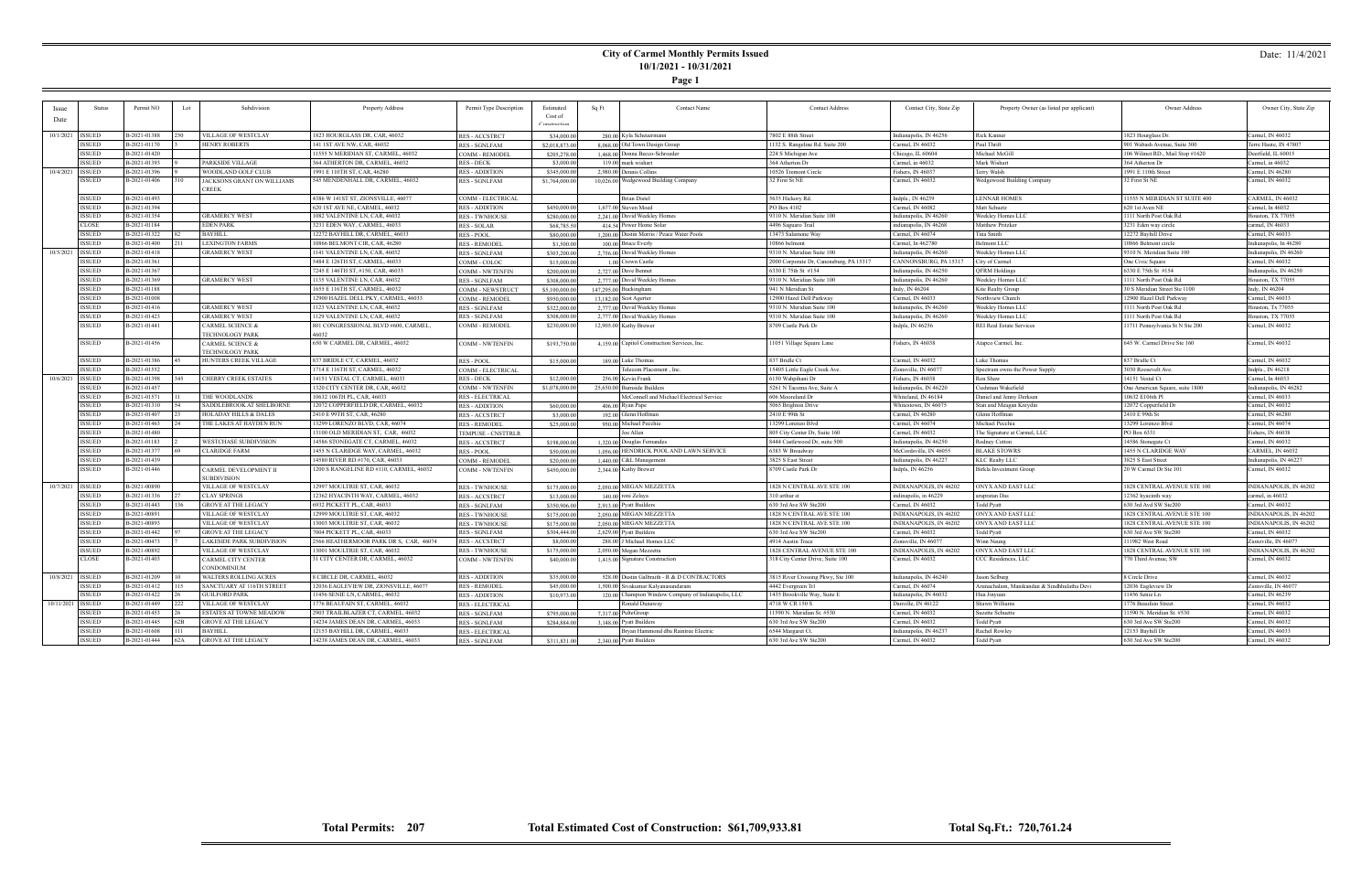|--|--|

### Date: 11/4/2021

| Issue             | Status              | Permit NO    | Lot  | Subdivision                            | Property Address                     | Permit Type Description | Estimated    | Sq Ft | Contact Name                            | <b>Contact Address</b>            | Contact City, State Zip | Property Owner (as listed per applicant) | Owner Address           | Owner City, State Zip |
|-------------------|---------------------|--------------|------|----------------------------------------|--------------------------------------|-------------------------|--------------|-------|-----------------------------------------|-----------------------------------|-------------------------|------------------------------------------|-------------------------|-----------------------|
| Date              |                     |              |      |                                        |                                      |                         | Cost of      |       |                                         |                                   |                         |                                          |                         |                       |
|                   |                     |              |      |                                        |                                      |                         | Constructio  |       |                                         |                                   |                         |                                          |                         |                       |
|                   | 10/12/2021   ISSUED | B-2021-01370 |      | WATERFRONT OF WEST CLAY                | 4286 PRAIRIE FALCON DR, ZIONSVILLE.  | <b>RES - SGNLFAM</b>    | \$588,408.00 |       | 5,115.00 Paul Shoopman                  | 11731 Cold Creek Court            | Zionsville, IN 46077    | Paul Shoopman                            | 11731 Cold Creek Court  | Zionsville. IN 46077  |
|                   |                     |              |      |                                        | 16077                                |                         |              |       |                                         |                                   |                         |                                          |                         |                       |
|                   | <b>ISSUED</b>       | B-2021-01454 |      | WINDWARD AT LEGACY                     | 7151 EQUALITY BLVD, CAR, 46033       | <b>RES - TWNHOUSE</b>   | \$200,000.0  |       | $2,063.00$ Lennar                       | 11555N Meridian Street            | Carmel, IN 46032        | Lennar                                   | 11555N Meridian Street  | Carmel, IN 46032      |
|                   |                     |              |      | <b>TOWNHOMES</b>                       |                                      |                         |              |       |                                         |                                   |                         |                                          |                         |                       |
|                   | <b>ISSUED</b>       | B-2021-01455 |      | WINDWARD AT LEGACY                     | 7145 EQUALITY BLVD, CAR, 46033       | <b>RES - TWNHOUSE</b>   | \$200,000.00 |       | $2,120.00$ Lennar                       | 11555N Meridian Street            | Carmel, IN 46032        | Lennar                                   | 11555N Meridian Street  | Carmel, IN 46032      |
|                   |                     |              |      | <b>TOWNHOMES</b>                       |                                      |                         |              |       |                                         |                                   |                         |                                          |                         |                       |
|                   | <b>ISSUED</b>       | B-2021-01458 |      | WINDWARD AT LEGACY                     | 7139 EQUALITY BLVD, CAR, 46033       | <b>RES - TWNHOUSE</b>   | \$200,000.0  |       | $2,129.00$ Lennar                       | 11555 Meridian St                 | Carmel, IN 46032        | Lennar                                   | 11555 Meridian St       | Carmel, IN 46032      |
|                   |                     |              |      | <b>TOWNHOMES</b>                       |                                      |                         |              |       |                                         |                                   |                         |                                          |                         |                       |
|                   | <b>ISSUED</b>       | B-2021-01460 |      | WINDWARD AT LEGACY<br><b>TOWNHOMES</b> | 7127 EQUALITY BLVD, CAR, 46033       | <b>RES - TWNHOUSE</b>   | \$200,000.0  |       | 2,129.00 Lennar                         | 11555 Meridian St                 | Carmel, IN 46032        | Lennar                                   | 11555 Meridian St       | Carmel, IN 46032      |
|                   | <b>ISSUED</b>       | B-2021-01462 |      | WINDWARD AT LEGACY                     | 7121 EQUALITY BLVD, CAR, 46033       | <b>RES - TWNHOUSE</b>   | \$200,000.0  |       | $2,568.00$ Lennar                       | 11555 N Merdian Street            | Carmel, IN 46032        | Lennar                                   | 11555 N Merdian Street  | Carmel, IN 46032      |
|                   |                     |              |      | <b>TOWNHOMES</b>                       |                                      |                         |              |       |                                         |                                   |                         |                                          |                         |                       |
|                   | <b>ISSUED</b>       | B-2021-01473 |      | WINDWARD AT LEGACY                     | 7149 ADALENE LN, CAR, 46033          | <b>RES - TWNHOUSE</b>   | \$200,000.00 |       | $2,809.00$ Lennar                       | 11555 N Meridian Street           | Carmel, IN 46032        | Lennar                                   | 11555 N Meridian Street | Carmel, IN 46032      |
|                   |                     |              |      | <b>TOWNHOMES</b>                       |                                      |                         |              |       |                                         |                                   |                         |                                          |                         |                       |
|                   | <b>ISSUED</b>       | B-2021-01474 |      | WINDWARD AT LEGACY                     | 7143 ADALENE LN, CAR, 46033          | <b>RES - TWNHOUSE</b>   | \$200,000.00 |       | 2,782.00 Lennar                         | 11555 N Meridian Street           | Carmel. IN 46032        | Lennar                                   | 11555 N Meridian Street | Carmel. IN 46032      |
|                   |                     |              |      | <b>TOWNHOMES</b>                       |                                      |                         |              |       |                                         |                                   |                         |                                          |                         |                       |
|                   | <b>ISSUED</b>       | B-2021-01476 |      | WINDWARD AT LEGACY                     | 7131 ADALENE LN, CAR, 46033          | <b>RES - TWNHOUSE</b>   | \$200,000.0  |       | 2,782.00 Lennar                         | 11555 N Meridian St               | Carmel, IN 46032        | Lennar                                   | 11555 N Meridian St     | Carmel, IN 46032      |
|                   |                     |              |      | <b>TOWNHOMES</b>                       |                                      |                         |              |       |                                         |                                   |                         |                                          |                         |                       |
|                   | <b>ISSUED</b>       | B-2021-01477 |      | WINDWARD AT LEGACY                     | 7125 ADALENE LN, CAR, 46033          | <b>RES - TWNHOUSE</b>   | \$200,000.0  |       | 2,779.00 Lennar                         | 11555 N Meridian St               | Carmel, IN 46032        | Lennar                                   | 11555 N Meridian St     | Carmel, IN 46032      |
|                   |                     |              |      | <b>TOWNHOMES</b>                       |                                      |                         |              |       |                                         |                                   |                         |                                          |                         |                       |
|                   | <b>ISSUED</b>       | B-2021-01484 |      | WINDWARD AT LEGACY<br><b>TOWNHOMES</b> | 7107 EOUALITY BLVD, CAR, 46033       | <b>RES - TWNHOUSE</b>   | \$200,000.00 |       | 2,129.00 Lennar                         | 11555 N Meridian Street           | Carmel, IN 46032        | Lennar                                   | 11555 N Meridian Street | Carmel, IN 46032      |
|                   | <b>ISSUED</b>       | B-2021-01519 |      | WINDWARD AT LEGACY                     | 7002 SUNSTONE PL, CAR, 46033         | <b>RES - TWNHOUSE</b>   | \$200,000.0  |       | 2,758.00 Lennar                         | 11555 N Meridian Street           | Carmel, IN 46032        | Lennar                                   | 11555 N Meridian Street | Carmel, IN 46032      |
|                   |                     |              |      | <b>TOWNHOMES</b>                       |                                      |                         |              |       |                                         |                                   |                         |                                          |                         |                       |
|                   | <b>ISSUED</b>       | B-2021-01522 |      | WINDWARD AT LEGACY                     | 7022 SUNSTONE PL, CAR, 46033         | <b>RES - TWNHOUSE</b>   | \$200,000.0  |       | 2,758.00 Lennar                         | 11555 N Meridian Street           | Carmel, IN 46032        | Lennar                                   | 1555 N Meridian Street  | Carmel, IN 46032      |
|                   |                     |              |      | <b>TOWNHOMES</b>                       |                                      |                         |              |       |                                         |                                   |                         |                                          |                         |                       |
|                   | <b>ISSUED</b>       | B-2021-01581 |      | <b>KINGSWOOD</b>                       | 11095 HUNTINGTON CT, CARMEL, 46033   | <b>RES - SOLAR</b>      | \$5,756.04   |       | 297.70 BRS Permitting                   | 1403 N Research Wav Bldg J        | Orem, UT 84097          | Jonathan House                           | 1095 Huntington Ct.     | Carmel, In 46033      |
|                   | ISSUED              | B-2021-01409 |      | <b>SMOKEY RIDGE</b>                    | 3196 DRIFTWOOD CT, CARMEL, 46033     | RES - POOL              | \$70,000.0   |       | 1,790.00 Matt Harms - Modish Pools, LLC | 4134 Claire Drive #203            | Indianapolis, IN 46240  | Nathan and Mariel Lewis                  | 196 Driftwood Court     | Carmel, IL 46033      |
|                   | <b>ISSUED</b>       | B-2021-01429 |      | SPRINGMILL CROSSING                    | 1394 WEST WIND CIR, CAR, 46032       | <b>RES - REMODEL</b>    | \$89,100.0   |       | 440.00 Marc Fairchild                   | 3185 N. Shadeland Ave., Suite 200 | Indianapolis, IN 46226  | Hal & Debra Brey                         | 1394 West Wind Circle   | Carmel, IN 46032      |
|                   | <b>ISSUED</b>       | B-2021-01459 |      | WINDWARD AT LEGACY                     | 7133 EQUALITY BLVD, CAR, 46033       | <b>RES - TWNHOUSE</b>   | \$200,000.00 |       | 2,129.00 Lennar                         | 11555 Meridian St                 | Carmel, IN 46032        | Lennar                                   | 11555 Meridian St       | Carmel, IN 46032      |
|                   |                     |              |      | <b>TOWNHOMES</b>                       |                                      |                         |              |       |                                         |                                   |                         |                                          |                         |                       |
|                   | <b>ISSUED</b>       | B-2021-01467 |      | <b>D WILKINSON</b>                     | 245 N RANGELINE RD, CARMEL, 46032    | RES - DEMO              |              |       | Andrejs Kancs                           | 220 3rd Ave NE                    | Carmel, IN 46032        | Andrejs Kancs                            | 220 3rd Ave NE          | Carmel, IN 46032      |
|                   | <b>ISSUED</b>       | B-2021-01549 |      | <b>ROLLING MEADOWS</b>                 | 105 JOHN ST, CARMEL, 46032           | <b>RES - SOLAR</b>      | \$36,100.00  |       | 200.00 Mr Electric                      | 3601 Hobson Rd, Ste 205           | Fort Wayne, IN 46815    | Casey Hammond                            | 105 John St             | Carmel, In 46032      |
|                   | <b>ISSUED</b>       | B-2021-01520 |      | WINDWARD AT LEGACY                     | 7010 SUNSTONE PL, CAR, 46033         | <b>RES - TWNHOUSE</b>   | \$200,000.00 |       | 2,758.00 Lennar                         | 11555 N Meridian Street           | Carmel, IN 46032        | Lennar                                   | 11555 N Meridian Street | Carmel, IN 46032      |
|                   | <b>ISSUED</b>       |              |      | <b>TOWNHOMES</b>                       | 7016 SUNSTONE PL. CAR. 46033         |                         |              |       |                                         | 11555 N Meridian Street           |                         |                                          | 11555 N Meridian Street |                       |
|                   |                     | B-2021-01521 |      | WINDWARD AT LEGACY<br><b>TOWNHOMES</b> |                                      | <b>RES - TWNHOUSE</b>   | \$200,000.00 |       | 2,758.00 Lennar                         |                                   | Carmel, IN 46032        | Lennar                                   |                         | Carmel, IN 46032      |
|                   | <b>ISSUED</b>       | B-2021-01615 | 232. | TOWNHOMES AT STANFORD                  | 3434 GOLDEN GATE DR N, CARMEL, 46074 | <b>RES - ELECTRICAL</b> |              |       | Rachel Charters                         | 3434 Golden Gate Dr N             | Carmel, IN 46074        | David Wang                               | 3434 Golden Gate Dr N   | Carmel, IN 46074      |
|                   |                     |              |      | PARK                                   |                                      |                         |              |       |                                         |                                   |                         |                                          |                         |                       |
|                   | <b>ISSUED</b>       | B-2021-01475 |      | WINDWARD AT LEGACY                     | 7137 ADALENE LN, CAR, 46033          | <b>RES - TWNHOUSE</b>   | \$200,000.00 |       | 2,782.00 Lennar                         | 11555 N Meridian St               | Carmel, IN 46032        | Lennar                                   | 11555 N Meridian St     | Carmel, IN 46032      |
|                   |                     |              |      | <b>TOWNHOMES</b>                       |                                      |                         |              |       |                                         |                                   |                         |                                          |                         |                       |
|                   | <b>ISSUED</b>       | B-2021-01485 |      | WINDWARD AT LEGACY                     | 7101 EQUALITY BLVD, CAR, 46033       | <b>RES - TWNHOUSE</b>   | \$200,000.0  |       | $2,129.00$ Lennar                       | 11555 N Meridian Street           | Carmel, IN 46032        | Lennar                                   | 11555 N Meridian Street | Carmel, IN 46032      |
|                   |                     |              |      | <b>TOWNHOMES</b>                       |                                      |                         |              |       |                                         |                                   |                         |                                          |                         |                       |
|                   | <b>ISSUED</b>       | B-2021-01487 |      | WINDWARD AT LEGACY                     | 7089 EQUALITY BLVD, CAR, 46033       | <b>RES - TWNHOUSE</b>   | \$200,000.00 |       | 2,568.00 Lennar                         | 11555 N Meridian Street           | Carmel, IN 46032        | Lennar                                   | 11555 N Meridian Street | Carmel, IN 46032      |
|                   |                     |              |      | <b>TOWNHOMES</b>                       |                                      |                         |              |       |                                         |                                   |                         |                                          |                         |                       |
|                   | <b>ISSUED</b>       | B-2021-01483 |      | WINDWARD AT LEGACY                     | 7113 EQUALITY BLVD, CAR, 46033       | <b>RES - TWNHOUSE</b>   | \$200,000.0  |       | 2,568.00 Lennar                         | 11555 N Meridian Street           | Carmel, IN 46032        | Lennar                                   | 11555 N Meridian Street | Carmel, IN 46032      |
|                   | <b>ISSUED</b>       | B-2021-01486 |      | <b>TOWNHOMES</b>                       | 7095 EQUALITY BLVD, CAR, 46033       |                         |              |       |                                         | 11555 N Meridian Street           | Carmel, IN 46032        | Lennar                                   | 11555 N Meridian Street | Carmel, IN 46032      |
|                   |                     |              |      | WINDWARD AT LEGACY<br><b>TOWNHOMES</b> |                                      | <b>RES - TWNHOUSE</b>   | \$200,000.00 |       | $2,129.00$ Lennar                       |                                   |                         |                                          |                         |                       |
|                   | <b>ISSUED</b>       | B-2021-01523 |      | WINDWARD AT LEGACY                     | 7028 SUNSTONE PL, CAR, 46033         | <b>RES - TWNHOUSE</b>   | \$200,000.00 |       | 2,758.00 Lennar                         | 11555 N Meridian Street           | Carmel, IN 46032        | Lennar                                   | 11555 N Meridian Street | Carmel, IN 46032      |
|                   |                     |              |      | <b>TOWNHOMES</b>                       |                                      |                         |              |       |                                         |                                   |                         |                                          |                         |                       |
| 10/13/2021 ISSUED |                     | B-2021-01492 |      | WINDWARD AT LEGACY                     | 7097 ADALENE LN, CAR, 46033          | <b>RES - TWNHOUSE</b>   | \$200,000.00 |       | 2,758.00 Lennar                         | 11555 N Meridian St               | Carmel, IN 46032        | Lennar                                   | 11555 N Meridian St     | Carmel, IN 46032      |
|                   |                     |              |      | <b>TOWNHOMES</b>                       |                                      |                         |              |       |                                         |                                   |                         |                                          |                         |                       |
|                   | <b>ISSUED</b>       | B-2021-01494 |      | WINDWARD AT LEGACY                     | 7091 ADALENE LN, CAR, 46033          | <b>RES - TWNHOUSE</b>   | \$200,000.0  |       | 2,755.00 Lennar                         | 11555 N Meridian St               | Carmel, IN 46032        | Lennar                                   | 11555 N Meridian St     | Carmel, IN 46032      |
|                   |                     |              |      | <b>TOWNHOMES</b>                       |                                      |                         |              |       |                                         |                                   |                         |                                          |                         |                       |
|                   | <b>ISSUED</b>       | B-2021-01624 |      |                                        | 12348 CLAY CENTER RD, CARMEL, 46032  | COMM - ELECTRICAL       |              |       | <b>BD</b> Contracting                   | 3620 Developers Road              | Indianapolis, IN 46227  | City of Carmel                           | One Civic Square        | Carmel, IN 46032      |
|                   | <b>ISSUED</b>       | B-2021-01622 |      |                                        | 11589 DITCH RD, CARMEL, 46032        | COMM - ELECTRICAL       |              |       | <b>Heather Peek</b>                     | 3620 Developers Road              | Indianapolis, IN 46227  | City of Carmel                           | One Civic Square        | Carmel, IN 46032      |
|                   | <b>ISSUED</b>       | B-2021-01450 |      | <b>FLAIR NORTH</b>                     | 419 COOL RIDGE DR, CAR, 46032        | COMM - REMODEL          | \$30,990.0   |       | 4,389.00 3 Kings Construction           | 14350 Mundy Dr Ste 800-129        | Noblesville, IN 46060   | <b>Specialty Manufacturing</b>           | 530 Main St             | Carmel, IN 46032      |
|                   | <b>ISSUED</b>       | B-2020-01039 |      | <b>BROOKSHIRE</b>                      | 3785 COVENTRY WAY, CARMEL, 46033     | <b>RES-REMODEL</b>      | \$50,000.00  |       | 2.700.00 Mark Lakes                     | 11469 Wilderness Trail            | Fishers, IN 46033       | Michael Lakes                            | 1072 Chinmunk Drive     | Pendleton, IN 46064   |
|                   | <b>ISSUED</b>       | B-2021-01511 |      | WINDWARD AT LEGACY<br><b>TOWNHOMES</b> | 7045 EQUALITY BLVD, CAR, 46033       | <b>RES - TWNHOUSE</b>   | \$200,000.00 |       | 2.568.00 Lennar                         | 11555 N Meridian St               | Carmel, IN 46032        | Lennar                                   | 1555 N Meridian St      | Carmel, IN 46032      |
|                   | <b>ISSUED</b>       | B-2021-01546 | 134  | <b>GROVE AT THE LEGACY</b>             | 6948 PICKETT PL, CAR, 46033          | <b>RES - SGNLFAM</b>    | \$279,881.00 |       | 2.913.00 Pyatt Builders                 | 630 3rd Ave SW Ste200             | Carmel, IN 46032        | Todd Pyatt                               | 630 3rd Ave SW Ste200   | Carmel, IN 46032      |
|                   |                     |              |      |                                        |                                      |                         |              |       |                                         |                                   |                         |                                          |                         |                       |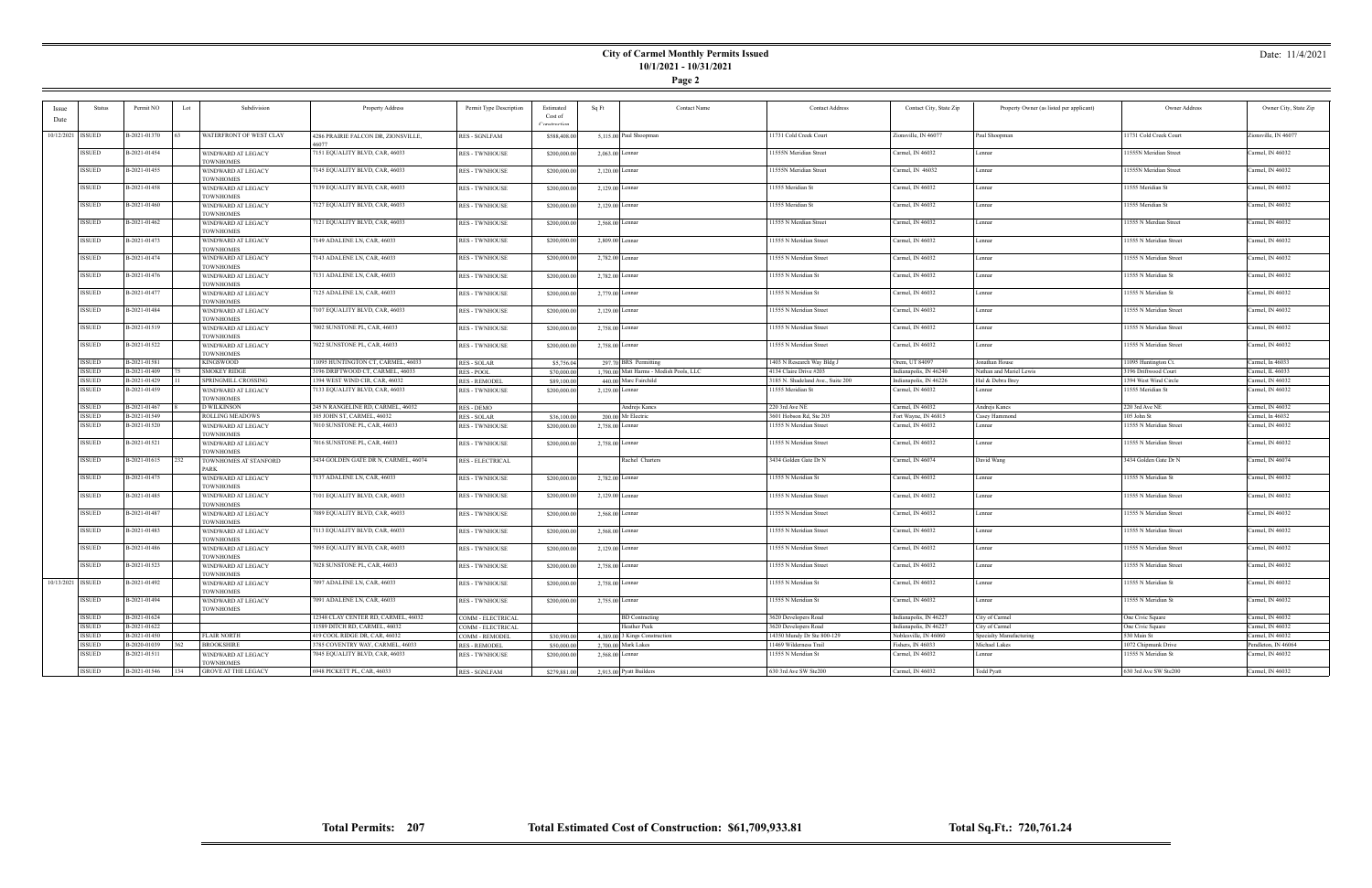**Page 3**

### Date: 11/4/2021

| Date       | <b>Status</b>           | Permit NO                    | Subdivision<br>Lot                                 | Property Address                                                             | Permit Type Description                     | Estimated<br>Cost of<br>Construction | Sq Ft<br>Contact Name                                           | <b>Contact Address</b>                   | Contact City, State Zip                 | Property Owner (as listed per applicant) | Owner Address                           | Owner City, State Zip                   |
|------------|-------------------------|------------------------------|----------------------------------------------------|------------------------------------------------------------------------------|---------------------------------------------|--------------------------------------|-----------------------------------------------------------------|------------------------------------------|-----------------------------------------|------------------------------------------|-----------------------------------------|-----------------------------------------|
|            | 10/14/2021   ISSUED     | B-2021-01490                 | WINDWARD AT LEGACY<br><b>TOWNHOMES</b>             | 7109 ADALENE LN, CAR, 46033                                                  | <b>RES - TWNHOUSE</b>                       | \$200,000.00                         | 2,758.00 Lennar                                                 | 11555 N Meridian St                      | Carmel, IN 46032                        | Lennar                                   | 11555 N Meridian St                     | Carmel, IN 46032                        |
|            | ISSUED                  | B-2021-01491                 | WINDWARD AT LEGACY<br><b>TOWNHOMES</b>             | 7103 ADALENE LN, CAR, 46033                                                  | <b>RES - TWNHOUSE</b>                       | \$200,000.00                         | 2,758.00 Lennar                                                 | 11555 N Meridian St                      | Carmel, IN 46032                        | Lennar                                   | 11555 N Meridian St                     | Carmel, IN 46032                        |
|            | ISSUED                  | B-2021-01507                 | WINDWARD AT LEGACY<br><b>TOWNHOMES</b>             | 7069 EQUALITY BLVD, CAR, 46033                                               | <b>RES - TWNHOUSE</b>                       | \$200,000.00                         | $2,129.00$ Lennar                                               | 11555 N Meridian St                      | Carmel, IN 46032                        | Lennar                                   | 11555 N Meridian St                     | Carmel, IN 46032                        |
|            | ISSUED                  | B-2021-01508                 | WINDWARD AT LEGACY<br><b>TOWNHOMES</b>             | 7063 EQUALITY BLVD, CAR, 46033                                               | <b>RES - TWNHOUSE</b>                       | \$200,000.00                         | $2,129.00$ Lennar                                               | 11555 N Meridian St                      | Carmel, IN 46032                        | Lennar                                   | 11555 N Meridian St                     | Carmel, IN 46032                        |
|            | ISSUED                  | B-2021-01509                 | WINDWARD AT LEGACY<br><b>TOWNHOMES</b>             | 7057 EQUALITY BLVD, CAR, 46033                                               | <b>RES - TWNHOUSE</b>                       | \$200,000.00                         | 2,129.00 Lennar                                                 | 11555 N Meridian St                      | Carmel, IN 46032                        | Lennar                                   | 11555 N Meridian St                     | Carmel, IN 46032                        |
|            | ISSUED                  | B-2021-01512                 | WINDWARD AT LEGACY<br><b>TOWNHOMES</b>             | 7000 EQUALITY BLVD, CAR, 46033                                               | <b>RES - TWNHOUSE</b>                       | \$200,000.00                         | $2,568.00$ Lennar                                               | 11555 N Meridian St                      | Carmel, IN 46032                        | Lennar                                   | 11555 N Meridian St                     | Carmel, IN 46032                        |
|            | ISSUED                  | B-2021-01515                 | WINDWARD AT LEGACY<br><b>TOWNHOMES</b>             | 7018 EQUALITY BLVD, CAR, 46033                                               | <b>RES - TWNHOUSE</b>                       | \$200,000.00                         | $2,129.00$ Lennar                                               | 11555 N Meridian St                      | Carmel, IN 46032                        | Lennar                                   | 11555 N Meridian St                     | Carmel, IN 46032                        |
|            | ISSUED                  | B-2021-01516                 | WINDWARD AT LEGACY<br><b>TOWNHOMES</b>             | 7024 EQUALITY BLVD, CAR, 46033                                               | <b>RES - TWNHOUSE</b>                       | \$200,000.00                         | $2,129.00$ Lennar                                               | 11555 N Meridian St                      | Carmel, IN 46032                        | Lennar                                   | 11555 N Meridian St                     | Carmel, IN 46032                        |
|            | <b>ISSUED</b>           | B-2021-01517                 | WINDWARD AT LEGACY<br><b>TOWNHOMES</b>             | 7030 EQUALITY BLVD, CAR, 46033                                               | <b>RES - TWNHOUSE</b>                       | \$200,000.00                         | $2,129.00$ Lennar                                               | 11555 N Meridian St                      | Carmel, IN 46032                        | Lennar                                   | 11555 N Meridian St                     | Carmel, IN 46032                        |
|            | ISSUED                  | B-2021-01505                 | WINDWARD AT LEGACY<br><b>TOWNHOMES</b>             | 7081 EQUALITY BLVD, CAR, 46033                                               | <b>RES - TWNHOUSE</b>                       | \$200,000.00                         | 2,568.00 Lennar                                                 | 11555 N Meridian St                      | Carmel, IN 46032                        | Lennar                                   | 11555 N Meridian St                     | Carmel, IN 46032                        |
|            | ISSUED                  | B-2021-01513                 | WINDWARD AT LEGACY<br><b>TOWNHOMES</b>             | 7006 EQUALITY BLVD, CAR, 46033                                               | <b>RES - TWNHOUSE</b>                       | \$200,000.00                         | $2,129.00$ Lennar                                               | 11555 N Meridian St                      | Carmel, IN 46032                        | Lennar                                   | 11555 N Meridian St                     | Carmel, IN 46032                        |
|            | ISSUED                  | B-2021-01514                 | WINDWARD AT LEGACY<br><b>TOWNHOMES</b>             | 7012 EQUALITY BLVD, CAR, 46033                                               | <b>RES - TWNHOUSE</b>                       | \$200,000.00                         | $2,129.00$ Lennar                                               | 11555 N Meridian St                      | Carmel, IN 46032                        | Lennar                                   | 11555 N Meridian St                     | Carmel, IN 46032                        |
|            | ISSUED                  | B-2021-00783                 | <b>GRANNAN GROVE</b>                               | 14028 Grannan Ln, CAR, 46074                                                 | RES - SGNLFAM                               | \$770,080.00                         | 9,088.00 Diyanni Homes                                          | 1537 Brice Road                          | Reynoldsburg, OH 43068                  | Diyanni Homes                            | 1537 Brice Road                         | Reynoldsburg, OH 43068                  |
|            | ISSUED                  | B-2021-01489                 | WINDWARD AT LEGACY<br><b>TOWNHOMES</b>             | 7115 ADALENE LN, CAR, 46033                                                  | <b>RES - TWNHOUSE</b>                       | \$200,000.00                         | 2,758.00 Lennar                                                 | 11555 N Meridian St                      | Carmel, IN 46032                        | Lennar                                   | 11555 N Meridian St                     | Carmel, IN 46032                        |
|            | <b>ISSUED</b>           | B-2021-01371                 | AVIAN GLEN                                         | 14378 AVIAN WAY, CAR, 46033                                                  | RES - POOL                                  | \$85,000.00                          | 1,200.00 Daniel Majestic                                        | 5245 Elmwood Ave                         | ndianapolis, IN 46203                   | Robert Campbell                          | 14378 Avian Way                         | CARMEL, IN 46033                        |
|            | ISSUED                  | B-2021-01506                 | WINDWARD AT LEGACY<br><b>TOWNHOMES</b>             | 7075 EQUALITY BLVD, CAR, 46033                                               | <b>RES - TWNHOUSE</b>                       | \$200,000.00                         | 2,129.00 Lennar                                                 | 11555 N Meridian St                      | Carmel, IN 46032                        | Lennar                                   | 11555 N Meridian St                     | Carmel, IN 46032                        |
|            | ISSUED                  | B-2021-01518                 | WINDWARD AT LEGACY<br><b>TOWNHOMES</b>             | 7036 EQUALITY BLVD, CAR, 46033                                               | <b>RES - TWNHOUSE</b>                       | \$200,000.00                         | $2,568.00$ Lennar                                               | 11555 N Meridian St                      | Carmel, IN 46032                        | Lennar                                   | 11555 N Meridian St                     | Carmel, IN 46032                        |
|            | ISSUED                  | B-2021-01344                 | <b>CEDAR POINT</b>                                 | 10040 CEDAR POINT DR, CARMEL, 46032                                          | RES - POOL                                  | \$91,700.00                          | 1,311.00 Ashley Twitty                                          | 392 N Mt Zion Rd                         | Lebanon, IN 46052                       | Suzanne Boucher                          | 10040 Cedar Point Dr                    | Carmel, IN 46032                        |
|            | ISSUED                  | B-2021-01510                 | WINDWARD AT LEGACY<br><b>TOWNHOMES</b>             | 7051 EQUALITY BLVD, CAR, 46033                                               | <b>RES - TWNHOUSE</b>                       | \$200,000.00                         | $2,129.00$ Lennar                                               | 11555 N Meridian St                      | Carmel, IN 46032                        | Lennar                                   | 11555 N Meridian St                     | Carmel, IN 46032                        |
|            | 10/15/2021 ISSUED       | B-2021-01255                 | <b>NORTH END</b>                                   | 826 FREELAND WAY, CAR, 46032                                                 | <b>RES - TWNHOUSE</b>                       | \$439,456.00                         | 2,030,00 Old Town North                                         | 1132 S. Rangeline Rd. Suite 200          | Carmel, IN 46032                        | Old Town North                           | 1132 S. Rangeline Rd. Suite 200         | Carmel, IN 46032                        |
|            | ISSUED                  | B-2021-01304                 | <b>NORTH END</b>                                   | 834 FREELAND WAY, CAR, 46032                                                 | <b>RES - TWNHOUSE</b>                       | \$478,977.00                         | 2,030.00 Old Town Design Group                                  | 1132 S. Rangeline Rd. Suite 200          | Carmel, IN 46032                        | Old Town Design Group                    | 1132 S. Rangeline Rd. Suite 200         | Carmel, IN 46032                        |
|            | ISSUED                  | B-2021-01468                 | JACKSONS GRANT ON WILLIAMS<br><b>CREEK</b>         | 555 ALMOND CREEK DR, CAR, 46032                                              | RES - SGNLFAM                               | \$1,503,786.27                       | 9,570.00 Kristen McConnell                                      | 4630 Lisborn Dr                          | Carmel, IN 46033                        | Andrew Allen and Kate Elizabeth Oberlin  | 555 Almond Creek                        | Carmel, IN 46060                        |
|            | <b>ISSUED</b>           | B-2021-01555                 | <b>BAYHILL</b>                                     | 12272 BAYHILL DR, CARMEL, 46033                                              | <b>RES - DECK</b>                           | \$40.00                              | 365.00 Brookside Timber Frame, LLC                              | 7588 Dingle Rd.                          | Williamsburg, IN 47393                  | Michael and Christina Smith              | 12272 Bayhill Dr.                       | Carmel, IN 46033                        |
|            | CLOSE                   | B-2021-01235                 |                                                    | 13698 N MERIDIAN ST, CARMEL, 46032                                           | COMM - REMODEL                              | \$6,500.00                           | 1,400.00 Ryan Scott                                             | 3706 Sheffield Park Way                  | Westfield, IN 46074                     | <b>Brixmor Property Group</b>            | 450 Lexington Ave Floor 13              | New York City, NY 10017                 |
|            | <b>ISSUED</b>           | B-2021-01254                 | NORTH END                                          | 822 FREELAND WAY, CAR, 46032                                                 | <b>RES - TWNHOUSE</b>                       | \$478,430.00                         | 2,090.00 Old Town North                                         | 1132 S. Rangeline Rd. Suite 200          | Carmel, IN 46032                        | Old Town North                           | 1132 S. Rangeline Rd. Suite 200         | Carmel, IN 46032                        |
|            | <b>ISSUED</b>           | B-2021-01348                 | <b>LINCOLNSHIRE</b>                                | 2538 TULLAMORE CT, CAR, 46074                                                | <b>RES - REMODEL</b>                        | \$39,900.00                          | 1,342.00 johnny wheelington                                     | 994 west 200 north                       | onnersville, IN 47331                   | Eric Kittner                             | 2538 Tullamore court                    | Carmel, IN 46074                        |
|            | <b>ISSUED</b>           | B-2021-01256                 | NORTH END                                          | 830 FREELAND WAY, CAR, 46032                                                 | <b>RES - TWNHOUSE</b>                       | \$439,000.00                         | 2,122.00 Old Town North                                         | 1132 S. Rangeline Rd. Suite 200          | Carmel, IN 46032                        | Old Town North                           | 1132 S. Rangeline Rd. Suite 200         | Carmel, IN 46032                        |
|            | <b>ISSUED</b>           | B-2021-01495                 | <b>GRANDIN HALL</b>                                | 14542 ALLEN PASS CT, CAR, 46033                                              | RES - POOL                                  | \$80,000.00                          | 1,200.00 Daniel Majestic                                        | 5245 Elmwood Ave                         | Indianapolis, IN 46203                  | Larry Gillihan                           | 14542 Allen Pass Court                  | CARMEL, IN 46033                        |
| 10/18/2021 | <b>ISSUED</b><br>ISSUED | B-2021-01330<br>B-2021-01402 | <b>COOL CREEK ESTATES</b><br>SHOPPES AT PROVIDENCE | 1418 COOL CREEK DR, CARMEL, 46033<br>12525 OLD MERIDIAN ST, #100, CAR, 46032 | <b>RES - DECK</b><br><b>COMM - NWTENFIN</b> | \$42,000.00<br>\$200,000.00          | 668.00 Kevin Pickett<br>2,671.00 Mattingly Construction Company | PO Box 499<br>10150 Lantern Rd, Ste. 250 | Westfield, IN 46074<br>ishers, IN 46037 | Julie Bernard<br><b>PERCS LLC</b>        | 1418 Cool Creek Dr<br>6074 Clover Court | Carmel, IN 46033<br>Whiteland, IN 46075 |
|            | ISSUED                  | B-2021-01540                 | WINDWARD AT LEGACY<br><b>TOWNHOMES</b>             | 6922 EQUALITY BLVD, CAR, 46033                                               | <b>RES - TWNHOUSE</b>                       | \$200,000.00                         | $2,129.00$ Lennar                                               | 11555 N Meridian Street                  | Carmel, IN 46032                        | Lennar                                   | 11555 N Meridian Street                 | Carmel, IN 46032                        |
|            | <b>ISSUED</b>           | B-2021-01544                 | WINDWARD AT LEGACY<br><b>TOWNHOMES</b>             | 6946 EQUALITY BLVD, CAR, 46033                                               | <b>RES - TWNHOUSE</b>                       | \$200,000.00                         | 2,557.00 Lennar                                                 | 11555 N Meridian Street                  | Carmel, IN 46032                        | Lennar                                   | 11555 N Meridian Street                 | Carmel, IN 46032                        |
|            | <b>ISSUED</b>           | B-2021-01557                 | <b>GROVE AT THE LEGACY</b>                         | 6988 PICKETT PL, CAR, 46033                                                  | <b>RES - SGNLFAM</b>                        | \$311,993.00                         | 2,676,00 Pyatt Builders                                         | 630 3rd Ave SW Ste200                    | Carmel, IN 46032                        | Todd Pyatt                               | 630 3rd Ave SW Ste200                   | Carmel, IN 46032                        |
|            | <b>ISSUED</b>           | $ B-2021-01543\rangle$       | WINDWARD AT LEGACY<br><b>TOWNHOMES</b>             | 6940 EQUALITY BLVD, CAR, 46033                                               | <b>RES - TWNHOUSE</b>                       | \$20,000.00                          | $2,129.00$ Lennar                                               | 11555 N Meridian Street                  | Carmel, IN 46032                        | Lennar                                   | 11555 N Meridian Street                 | Carmel, IN 46032                        |
|            | <b>ISSUED</b>           | B-2021-01561                 | <b>GROVE AT THE LEGACY</b><br>180B                 | 6926 CHERRY CREEK BLVD, CAR, 46033                                           | RES - SGNLFAM                               | \$283,399.00                         | 3.148.00 Pvatt Builders                                         | 630 3rd Ave SW Ste200                    | Carmel, IN 46032                        | <b>Todd Pyatt</b>                        | 630 3rd Ave SW Ste200                   | Carmel, IN 46032                        |
|            | <b>ISSUED</b>           | B-2021-01582                 |                                                    | 310 E 96TH ST, IND, 46240                                                    | COMM - REMODEL                              | \$450,000.00                         | $5,151.00$ Kathy Brewer                                         | 8709 Castle Park Dr                      | Indpls, IN 46256                        | CBRE                                     | 8888 Keystone Crossing Ste 1000         | Indpls, IN 46240                        |
|            | <b>ISSUED</b>           | B-2021-01538                 | WINDWARD AT LEGACY<br><b>TOWNHOMES</b>             | 6910 EQUALITY BLVD, CAR, 46033                                               | <b>RES - TWNHOUSE</b>                       | \$200,000.00                         | $2,568.00$ Lennar                                               | 11555 N Meridian Street                  | Carmel, IN 46032                        | Lennar                                   | 11555 N Meridian Street                 | Carmel, IN 46032                        |
|            | ISSUED                  | B-2021-01541                 | WINDWARD AT LEGACY<br><b>TOWNHOMES</b>             | 6928 EQUALITY BLVD, CAR, 46033                                               | <b>RES - TWNHOUSE</b>                       | \$200,000.00                         | $2,129.00$ Lennar                                               | 11555 N Meridian Street                  | Carmel, IN 46032                        | Lennar                                   | 11555 N Meridian Street                 | Carmel, IN 46032                        |
|            | <b>ISSUED</b>           | B-2021-01542                 | WINDWARD AT LEGACY<br><b>TOWNHOMES</b>             | 6934 EQUALITY BLVD, CAR, 46033                                               | <b>RES - TWNHOUSE</b>                       | \$200,000.00                         | 2,129.00 Lennar                                                 | 11555 N Meridian Street                  | Carmel, IN 46032                        | Lennar                                   | 11555 N Meridian Street                 | Carmel, IN 46032                        |
|            | <b>ISSUED</b>           | B-2021-01440                 | <b>LAUREL RIDGE</b>                                | 10529 LAUREL RIDGE LN, CAR, 46032                                            | <b>RES - SGNLFAM</b>                        | \$3,500,000.00                       | 8,887.00 Artisan Homes, Inc.                                    | 7445 E. County Rd. 400 N.                | Brownsburg, IN 46112                    | Kellli J. Halderman                      | 8667 Hunt Club Road                     | Zionsville, IN 46077                    |
|            | <b>ISSUED</b>           | B-2021-01559                 | <b>GROVE AT THE LEGACY</b><br>180A                 | 6934 CHERRY CREEK BLVD, CAR, 46033                                           | RES - SGNLFAM                               | \$330,518.00                         | 3,298.00 Pyatt Builders                                         | 630 3rd Ave SW Ste200                    | Carmel, IN 46032                        | Todd Pyatt                               | 630 3rd Ave SW Ste200                   | Carmel, IN 46032                        |
|            | <b>ISSUED</b>           | B-2021-01637                 |                                                    | 1216 W CARMEL DR, CAR, 46032                                                 | COMM - ELECTRICAL                           |                                      | Huston Electric, Inc.                                           | 1105 East 181st Street                   | Westfield, IN 46074                     | Horizon Bank                             | 515 Franklin Street                     | Michigan City, IN 46360                 |
|            | ISSUED                  | B-2021-01539                 | WINDWARD AT LEGACY<br><b>TOWNHOMES</b>             | 6916 EQUALITY BLVD, CAR, 46033                                               | <b>RES - TWNHOUSE</b>                       | \$200,000.00                         | $2,129.00$ Lennar                                               | 11555 N Meridian Street                  | Carmel, IN 46032                        | Lennar                                   | 11555 N Meridian Street                 | Carmel, IN 46032                        |
|            | <b>ISSUED</b>           | B-2021-01609                 | <b>ASHBROOKE</b>                                   | 3776 PENJERRACK CT, CARMEL, 46032                                            | <b>RES - REMODEL</b>                        | \$25,000.00                          | 950.00 Justin Vogler                                            | 5382 Rippling Brook Way                  | Carmel, IN 46033                        | Patrick Fitzsimons                       | 3776 Penjerrack Court                   | Carmel, IN 46032                        |

÷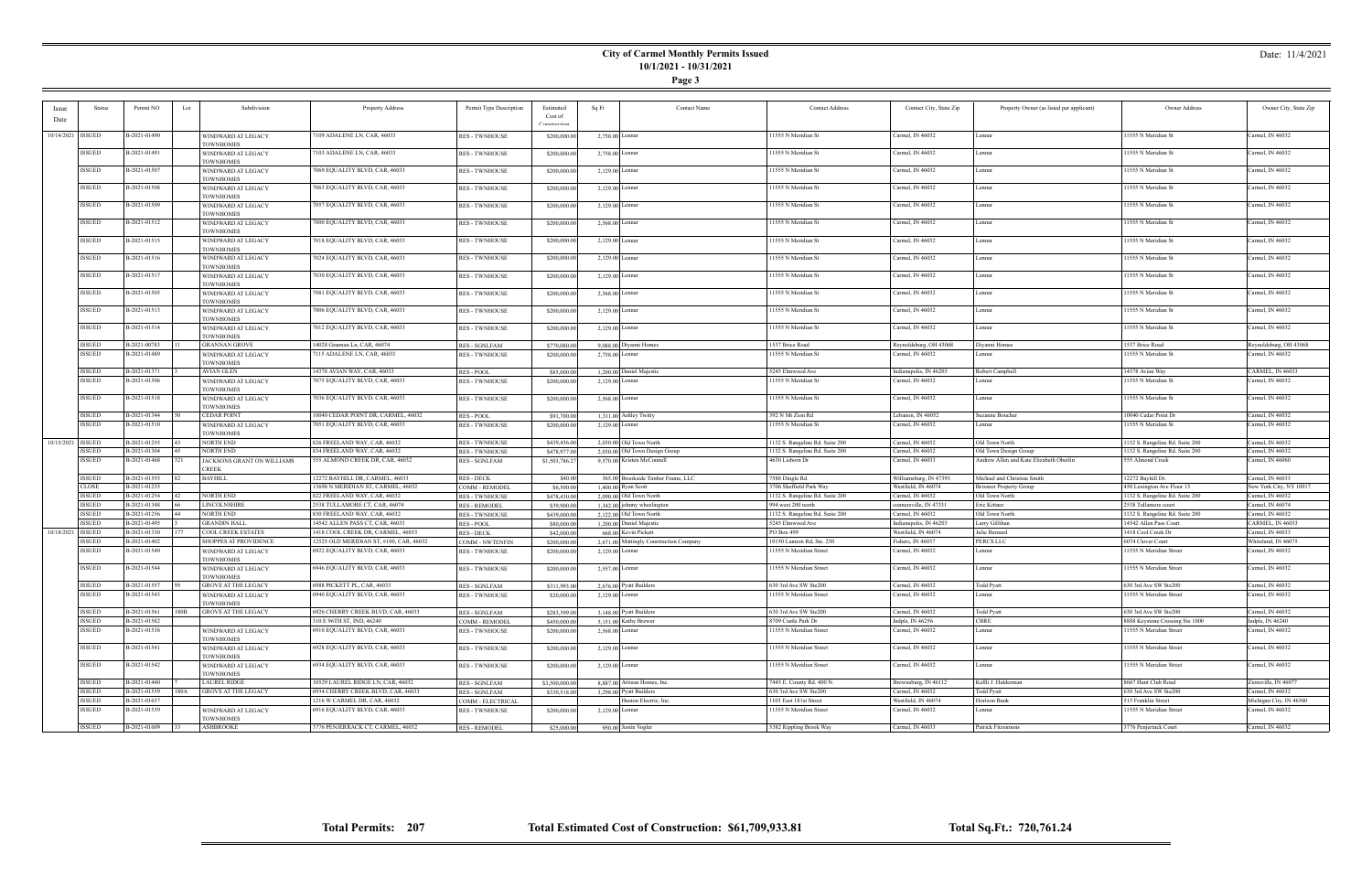**Page 4**

|                     | Status                  | Permit NO                    | Lot  | Subdivision                         | Property Address                                                    | Permit Type Description             | Estimated                   | <b>Contact Name</b><br>Sq Ft                                         | <b>Contact Address</b>                     | Contact City, State Zip                   | Property Owner (as listed per applicant)               | Owner Address                                 | Owner City, State Zip                        |
|---------------------|-------------------------|------------------------------|------|-------------------------------------|---------------------------------------------------------------------|-------------------------------------|-----------------------------|----------------------------------------------------------------------|--------------------------------------------|-------------------------------------------|--------------------------------------------------------|-----------------------------------------------|----------------------------------------------|
|                     |                         |                              |      |                                     |                                                                     |                                     | Cost of                     |                                                                      |                                            |                                           |                                                        |                                               |                                              |
| Date                |                         |                              |      |                                     |                                                                     |                                     | Construction                |                                                                      |                                            |                                           |                                                        |                                               |                                              |
|                     |                         |                              |      |                                     |                                                                     |                                     |                             |                                                                      |                                            |                                           |                                                        |                                               |                                              |
|                     | 10/19/2021   ISSUED     | B-2021-00639                 |      | WESTMONT                            | 13928 FINNHORSE DR, CARMEL, 46032                                   | <b>RES-ACCSTRCT</b>                 | \$24,000.00                 | 250.00 The Smart Pergola                                             | 12958 Brighton Ave                         | Carmel, IN 46032                          | Hope Traill                                            | 13928 Finnhorse Dr                            | Carmel, IN 46032                             |
|                     | ISSUED                  | B-2021-01528                 |      |                                     | 13100 OLD MERIDIAN ST, CAR, 46032                                   | COMM - DEMO                         |                             | Jim Arthur                                                           | 5780 E 25th Street                         | Indianapolis, IN 46218                    | The Signature at Carmel, LLC                           | PO Box 6331                                   | Fishers, IN 46038                            |
|                     | ISSUED                  | B-2021-01531                 |      | WINDWARD AT LEGACY                  | 6954 EQUALITY BLVD, CAR, 46033                                      | <b>RES - TWNHOUSE</b>               | \$200,000.00                | $2,568.00$ Lennar                                                    | 11555 N Meridian Street                    | Carmel, IN 46032                          | Lennar                                                 | 11555 N Meridian Street                       | Carmel, IN 46032                             |
|                     |                         |                              |      | <b>TOWNHOMES</b>                    |                                                                     |                                     |                             |                                                                      |                                            |                                           |                                                        |                                               |                                              |
|                     | ISSUED                  | B-2021-01532                 |      | WINDWARD AT LEGACY                  | 6960 EQUALITY BLVD, CAR, 46033                                      | <b>RES-TWNHOUSE</b>                 | \$200,000.00                | $2,129.00$ Lennar                                                    | 11555 N Meridian Street                    | Carmel, IN 46032                          | Lennar                                                 | 11555 N Meridian Street                       | Carmel, IN 46032                             |
|                     |                         |                              |      | <b>TOWNHOMES</b>                    |                                                                     |                                     |                             |                                                                      |                                            |                                           |                                                        |                                               |                                              |
|                     | ISSUED                  | B-2021-01533                 |      | WINDWARD AT LEGACY                  | 6966 EQUALITY BLVD, CAR, 46033                                      | <b>RES - TWNHOUSE</b>               | \$200,000.00                | 2,129.00 Lennar                                                      | 11555 N Meridian Street                    | Carmel, IN 46032                          | Lennar                                                 | 11555 N Meridian Street                       | Carmel, IN 46032                             |
|                     |                         |                              |      | <b>TOWNHOMES</b>                    |                                                                     |                                     |                             |                                                                      |                                            |                                           |                                                        |                                               |                                              |
|                     | ISSUED                  | B-2021-01535                 |      | WINDWARD AT LEGACY                  | 6978 EQUALITY BLVD, CAR, 46033                                      | <b>RES - TWNHOUSE</b>               | \$200,000.00                | $2,129.00$ Lennar                                                    | 11555 N Meridian Street                    | Carmel, IN 46032                          | Lennar                                                 | 11555 N Meridian Street                       | Carmel, IN 46032                             |
|                     |                         |                              |      | <b>TOWNHOMES</b>                    |                                                                     |                                     |                             |                                                                      |                                            |                                           |                                                        |                                               |                                              |
|                     | ISSUED                  | B-2021-01537                 |      | WINDWARD AT LEGACY                  | 6990 EQUALITY BLVD, CAR, 46033                                      | <b>RES - TWNHOUSE</b>               | \$200,000.00                | $2,568.00$ Lennar                                                    | 11555 N Meridian Street                    | Carmel, IN 46032                          | Lennar                                                 | 11555 N Meridian Street                       | Carmel, IN 46032                             |
|                     |                         |                              |      | <b>OWNHOMES</b>                     |                                                                     |                                     |                             |                                                                      |                                            |                                           |                                                        |                                               |                                              |
|                     | ISSUED                  | B-2021-01551                 |      | <b>SHELBOURNE ESTATES</b>           | 4053 BURFORD DR, CAR, 46074                                         | RES - POOL                          | \$80,000.00                 | 1,100.00 Daniel Majestic                                             | 5245 Elmwood Ave                           | Indianapolis, IN 46203                    | Mike Dodd                                              | 4053 Burdford Drive                           | CARMEL, IN 46037                             |
|                     | <b>ISSUED</b>           | B-2021-01575                 |      | PINE LAKE ESTATES                   | 3073 TOWNE DR, CARMEL, 46032                                        | RES - ACCSTRCT                      | \$30,000.00                 | 308.00 The Smart Pergola                                             | 12958 Brighton Ave                         | Carmel, IN 46032                          | Charlie and Jane Podell                                | 3073 Towne Dr                                 | Carmel, IN 46032                             |
|                     | <b>ISSUED</b>           | B-2021-01627                 |      | <b>SHELBORNE GREENE</b>             | 9793 WENTWORTH CT, CAR, 46032                                       | <b>RES - ELECTRICAL</b>             |                             | Ken Thiergartner                                                     | 2133 Emerald Pines Lane                    | Westfield, IN 46074                       | Earl Gay                                               | 9783 Wentworth Court                          | Carmel, In 46032                             |
|                     | <b>ISSUED</b>           | B-2021-01604                 |      | PIKES SPRING MILL HEIGHTS           | 356 W 107TH ST, CARMEL, 46032                                       | <b>RES - REMODEL</b>                | \$42,000.00                 | 720.00 Stacie Trahin                                                 | 99 E. Carmel Dr. Suite 100                 | Carmel, IN 46032                          | Aimee Sue & Ian Michael Kimmel                         | 356 w 107th st                                | Carmel, IN 46032                             |
|                     | <b>ISSUED</b>           | B-2021-01527                 |      |                                     | 13155 OLD MERIDIAN ST, CAR, 46032                                   | COMM - DEMO                         |                             | Jim Arthur                                                           | 5780 E 25th Street                         | ndianapolis, IN 46218                     | Old Meridian & Main Properties LLC                     | PO Box 6331                                   | Fishers, IN 46038                            |
|                     | <b>ISSUED</b>           | B-2021-01630                 |      |                                     | 12002 GRAY RD, CARMEL, 46033                                        | COMM - COMAMEND                     |                             | <b>BD</b> Contracting                                                | 3620 Developers Road                       | Indianapolis, IN 46227                    | City of Carmel                                         | One Civic Square                              | Carmel, IN 46032                             |
|                     | <b>ISSUED</b>           | B-2021-01534                 |      | WINDWARD AT LEGACY                  | 6972 EQUALITY BLVD, CAR, 46033                                      | <b>RES - TWNHOUSE</b>               | \$200,000.00                | $2,129.00$ Lennar                                                    | 11555 N Meridian Street                    | Carmel, IN 46032                          | Lennar                                                 | 11555 N Meridian Street                       | Carmel, IN 46032                             |
|                     |                         |                              |      | <b>TOWNHOMES</b>                    |                                                                     |                                     |                             |                                                                      |                                            |                                           |                                                        |                                               |                                              |
|                     | ISSUED                  | B-2021-01536                 |      | WINDWARD AT LEGACY                  | 6984 EQUALITY BLVD, CAR, 46033                                      | <b>RES - TWNHOUSE</b>               | \$200,000.00                | 2,129.00 Lennar                                                      | 11555 N Meridian Street                    | Carmel, IN 46032                          | Lennar                                                 | 11555 N Meridian Street                       | Carmel, IN 46032                             |
|                     |                         |                              |      | <b>TOWNHOMES</b>                    |                                                                     |                                     |                             |                                                                      |                                            |                                           |                                                        |                                               |                                              |
|                     | ISSUED                  | B-2021-01375                 |      | <b>SMOKEY RIDGE</b>                 | 13727 SMOKEY RIDGE DR, CAR, 46033                                   | <b>RES-POOL</b>                     | \$80,000.00                 | 1,200.00 Daniel Majestic                                             | 5245 Elmwood Ave                           | Indianapolis, IN 46203                    | Jason Kremery                                          | 13727 Smokey Ridge                            | Carmel, IN 46033                             |
| 10/20/2021 ISSUED   |                         | B-2021-01275                 |      | CARMEL ORIGINAL                     | 21 N RANGELINE RD, CAR, 46032                                       | COMM - DEMO                         |                             |                                                                      | 580 Veterans Way, Suite 100                | Carmel, IN 46032                          | Carmel Redevelopment Commission                        | 580 Veterans Way, Suite 100                   | Carmel, IN 46032                             |
|                     |                         |                              |      |                                     |                                                                     |                                     |                             | Carmel Redevelopment Commission - Larysa<br>Glaspie                  |                                            |                                           |                                                        |                                               |                                              |
|                     | ISSUED                  | B-2021-01277                 |      |                                     | 40 1ST AVE NE, CAR, 46032                                           | COMM - DEMO                         |                             | Carmel Redevelopment Commission - Larysa                             | 580 Veterans Way, Suite 100                | Carmel, IN 46032                          | Carmel Redevelopment Commission                        | 580 Veterans Way, Suite 100                   | Carmel, IN 46032                             |
|                     |                         |                              |      |                                     |                                                                     |                                     |                             | ilaspio                                                              |                                            |                                           |                                                        |                                               |                                              |
|                     | ISSUED                  | B-2021-01644                 |      |                                     | 12746 CLAY CENTER RD, CARMEL, 46032                                 | COMM - ELECTRICAL                   |                             | Heather Peek                                                         | 3620 Developers Road                       | Indianapolis, IN 46227                    | City of Carmel                                         | One Civic Square                              | Carmel, IN 46032                             |
|                     | ISSUED                  | B-2021-01646                 |      |                                     | 86 W 136TH ST, CARMEL, 46032                                        | COMM - ELECTRICAL                   |                             | Heather Peek                                                         | 3620 Developers Road                       | Indianapolis, IN 46227                    | City of Carmel                                         | One Civic Square                              | Carmel, IN 46032                             |
|                     | <b>ISSUED</b>           | B-2021-01645                 |      |                                     | 1803 W MAIN ST, CARMEL, 46032                                       | COMM - ELECTRICAL                   |                             | Heather Peek                                                         | 3620 Developers Road                       | ndianapolis, IN 46227                     | City of Carmel                                         | One Civic Square                              | Carmel, In 46032                             |
|                     | ISSUED                  | B-2021-01274                 |      |                                     | 30 E MAIN ST, CAR, 46032                                            |                                     |                             |                                                                      | 580 Veterans Way, Suite 100                | Carmel, IN 46032                          |                                                        | 580 Veterans Way, Suite 100                   | Carmel, IN 46032                             |
|                     |                         |                              |      |                                     |                                                                     | COMM - DEMO                         |                             | Carmel Redevelopment Commission - Larysa<br>Glaspie                  |                                            |                                           | Carmel Redevelopment Commission                        |                                               |                                              |
|                     | ISSUED                  | B-2021-01276                 |      |                                     | 20 1ST AVE NE, CAR, 46032                                           | COMM - DEMO                         |                             |                                                                      | 580 Veterans Way, Suite 100                | Carmel, IN 46032                          | Carmel Redevelopment Commission                        | 580 Veterans Way, Suite 100                   | Carmel, IN 46032                             |
|                     |                         |                              |      |                                     |                                                                     |                                     |                             | Carmel Redevelopment Commission - Larysa<br>Glaspie                  |                                            |                                           |                                                        |                                               |                                              |
|                     |                         |                              |      |                                     |                                                                     |                                     |                             |                                                                      |                                            |                                           |                                                        |                                               |                                              |
|                     |                         |                              |      |                                     |                                                                     |                                     |                             |                                                                      |                                            |                                           |                                                        |                                               |                                              |
|                     | ISSUED                  | B-2021-01643                 |      | <b>QUEEN'S MANOR</b>                | 11197 DITCH RD, CARMEL, 46032                                       | COMM - ELECTRICAL                   |                             | Heather Peek                                                         | 3620 Developers Road                       | Indianapolis, IN 46227                    | City of Carmel                                         | One Civic Square                              | Carmel, IN 4032                              |
|                     | <b>ISSUED</b>           | B-2021-01279                 |      | <b>GRAND AND MAIN</b>               | 12950 OLD MERIDIAN ST, CAR, 46032                                   | <b>RES-MLTFAM</b>                   | \$12,000,000.00             | 129,904.00 Edward Rose Development Carmel LLC                        | 11611 N. Meridian St, Suite 800            | Carmel, IN 46032                          | Edward Rose Development Carmel LLC                     | 11611 N. Meridian St, Suite 800               | Carmel, IN 46032                             |
| 10/21/2021   ISSUED |                         | B-2021-01465                 |      | SPRINGMILL STREAMS                  | 12928 BRIGHTON AVE, CAR, 46032                                      | <b>RES - REMODEI</b>                | \$75,000.00                 | 300.00 John Barrett                                                  | 6289 Briargate Dr                          | Zionsville, IN 46077                      | Grant Chapman                                          | 12928 Brighton Ave                            | Carmel, IN 46032                             |
|                     | ISSUED                  | B-2021-01482                 |      | WATERFRONT OF WEST CLAY             | 4369 EAGLERIDGE LN, ZIONSVILLE, 46077                               | <b>RES - SGNLFAM</b>                | \$705,629.00                | 6,650.00 Paul Shoopman                                               | 11731 Cold Creek Court                     | Zionsville, IN 46077                      | Paul Shoopman                                          | 11731 Cold Creek Court                        | Zionsville, IN 46077                         |
|                     | ISSUED                  | B-2021-01626                 |      |                                     | 12575 RIVER RD, CAR, 46033                                          | COMM - ELECTRICAL                   |                             | Fredericks Inc. - Brandon Filbrun                                    | 5448 W Old SR # 132                        | Pendleton, IN 46064                       | Hamilton Co. Parks                                     | 400 Lafayette Rd                              | Noblesville, IN 46060                        |
|                     | <b>ISSUED</b>           | B-2021-01373                 |      | <b>SADDLE CREEK</b>                 | 2070 MUSTANG CHASE DR, CARMEL, 46074                                | <b>RES - DECK</b>                   | \$30,000.00                 | 500.00 Ryan Pape                                                     | 5065 Brighton Drive                        | Whitestown, IN 46075                      | Tim and Phyllis Todd                                   | 2070 Mustang Chase Dr                         | Carmel, IN 46074                             |
| 10/22/2021 ISSUED   |                         | B-2021-01504                 |      | WINDWARD AT LEGACY                  | 7047 ADALENE LN, CAR, 46033                                         | <b>RES - TWNHOUSE</b>               | \$200,000.00                | 2,755.00 Lennar                                                      | 11555 N Meridian St                        | Carmel, IN 46032                          | Lennar                                                 | 11555 N Meridian St                           | Carmel, IN 46032                             |
|                     |                         |                              |      | <b>TOWNHOMES</b>                    |                                                                     |                                     |                             |                                                                      |                                            |                                           |                                                        |                                               |                                              |
|                     | ISSUED                  | B-2021-01617                 | 133  | <b>GROVE AT THE LEGACY</b>          | 6956 PICKETT PL, CAR, 46033                                         | RES - SGNLFAM                       | \$263,768.00                | 2,629.00 Pyatt Builders                                              | 630 3rd Ave SW Ste200                      | Carmel, IN 46032                          | Todd Pyatt                                             | 630 3rd Ave SW Ste200                         | Carmel, IN 46032                             |
|                     | ISSUED                  | B-2021-01662                 |      |                                     | 931 N RANGELINE RD, CARMEL, 46032                                   | COMM - ELECTRICAL                   |                             | <b>Bowlin Communications</b>                                         | 12200 Chandler Dr                          | Walton, KY 41094                          | Dish Wireless                                          | 5701 S. Sante Fe Drive                        | ittleton, Co 80120                           |
|                     | <b>ISSUED</b>           | B-2021-01501                 |      | WINDWARD AT LEGACY                  | 7065 ADALENE LN, CAR, 46033                                         | <b>RES - TWNHOUSE</b>               | \$200,000.00                | 2,758.00 Lennar                                                      | 11555 N Meridian St                        | Carmel, IN 46032                          | Lennar                                                 | 11555 N Meridian St                           | Carmel, IN 46032                             |
|                     |                         |                              |      | <b>TOWNHOMES</b>                    |                                                                     |                                     |                             |                                                                      |                                            |                                           |                                                        |                                               |                                              |
|                     | ISSUED                  | B-2021-01500                 |      | WINDWARD AT LEGACY                  | 7073 ADALENE LN, CAR, 46033                                         | <b>RES - TWNHOUSE</b>               | \$200,000.00                | 2,758.00 Lennar                                                      | 11555 N Meridian St                        | Carmel, IN 46032                          | Lennar                                                 | 11555 N Meridian St                           | Carmel, IN 46032                             |
|                     |                         |                              |      | <b>TOWNHOMES</b>                    |                                                                     |                                     |                             |                                                                      |                                            |                                           |                                                        |                                               |                                              |
|                     | ISSUED                  | B-2021-01499                 |      | WINDWARD AT LEGACY                  | 7079 ADALENE LN, CAR, 46033                                         | <b>RES-TWNHOUSE</b>                 | \$200,000.00                | 2,758.00 Lennar                                                      | 11555 N Meridian St                        | Carmel, IN 46032                          | Lennar                                                 | 11555 N Meridian St                           | Carmel, IN 46032                             |
|                     |                         |                              |      | <b>TOWNHOMES</b>                    |                                                                     |                                     |                             |                                                                      |                                            |                                           |                                                        |                                               |                                              |
|                     | ISSUED                  | B-2021-01502                 |      | WINDWARD AT LEGACY                  | 7059 ADALENE LN, CAR, 46033                                         | <b>RES - TWNHOUSE</b>               | \$200,000.00                | 2,758.00 Lennar                                                      | 11555 N Meridian St                        | Carmel, IN 46032                          | Lennar                                                 | 11555 N Meridian St                           | Carmel, IN 46032                             |
|                     |                         |                              |      | <b>TOWNHOMES</b>                    |                                                                     |                                     |                             |                                                                      |                                            |                                           |                                                        |                                               |                                              |
|                     | <b>ISSUED</b>           | B-2021-01503                 |      | WINDWARD AT LEGACY                  | 7053 ADALENE LN, CAR, 46033                                         | <b>RES-TWNHOUSE</b>                 | \$200,000.00                | 2,758.00 Lennar                                                      | 11555 N Meridian St                        | Carmel, IN 46032                          | Lennar                                                 | 11555 N Meridian St                           | Carmel, IN 46032                             |
|                     |                         |                              |      | TOWNHOMES                           |                                                                     |                                     |                             |                                                                      |                                            |                                           |                                                        |                                               |                                              |
|                     | 10/25/2021   ISSUED     | B-2021-01569                 |      | <b>SHELBOURNE ESTATES</b>           | 13051 AIRHART BLVD, CAR, 46074                                      | <b>RES - ACCSTRCT</b>               | \$25,000.00                 | 256.00 Patrick Ehret                                                 | 11701 E 126 St.                            | ishers, IN 46038                          | Gibson                                                 | 11701 E 126 St.                               | Fishers, IN 46038                            |
|                     | ISSUED                  | B-2021-01421                 |      |                                     | 13085 HAMILTON CROSSING BLVD, CARMEL,                               | COMM - REMODEL                      | \$477,000.00                | 5,754,00 Phil Mills                                                  | 1318 E 236th St.                           | Arcadia, IN 46030                         | Cushman Wakefield                                      | 6081 E 82nd St. Ste 100                       | ndianapolis, IN 46250                        |
|                     |                         |                              |      |                                     | 46032                                                               |                                     |                             |                                                                      |                                            |                                           |                                                        |                                               |                                              |
| 10/26/2021 ISSUED   |                         | B-2021-01665                 |      | <b>TALLYNS RIDGE</b>                | 14345 TRAHAN DR, CARMEL, 46074                                      | COMM - ELECTRICAL                   |                             | Kevin Marshall                                                       | 6016 Garver Rd                             | Indianapolis, IN 46208                    | Tallyn's Ridge HOA                                     | 14433 Tallyn Way                              | Carmel, IN 46074                             |
|                     | <b>ISSUED</b>           | B-2021-01628                 |      |                                     | 11555 N MERIDIAN ST, CARMEL, 46032                                  | COMM - REMODEL                      | \$70,000.00                 | 1,307.00 Garrett Bennett                                             | 423 E State Road 38                        | Pendleton, IN 46064                       | MRES PENN HOLDINGS                                     | 11555 N MERIDIAN SUITE 120                    | <b>CARMEL, IN 46032</b>                      |
|                     | ISSUED                  | B-2021-01696                 | -59  | <b>MOHAWK CROSSING</b>              | 13092 HARRISON DR, CARMEL, 46033                                    | <b>RES - ELECTRICAL</b>             |                             | Daniel Obert                                                         | 8699 W 800 N                               | Indpls, IN 46259-9402                     | Megan Phillips, Nicholas Kaerner                       | 13092 Harrison Dr                             | Carmel, In 46033                             |
|                     | <b>ISSUED</b>           | B-2021-01219                 |      | Pt 1, Pt 2 STECKLEY'S RESUBDIVISION | 815 E 111TH ST, CAR, 46280                                          | <b>RES - ADDITION</b>               | \$20,000.00                 | 3,306.00 Lance Mabry                                                 | 815 East 111th St                          | Carmel, IN 46280                          | Lance Mabry                                            | 815 East 111th St                             | Carmel, IN 46280                             |
|                     | <b>ISSUED</b>           | B-2021-01548                 |      | <b>WESTON RIDGE</b>                 | 10892 WESTON DR, CARMEL, 46032                                      | <b>RES - REMODEL</b>                | \$53,966.00                 | 625.00 Red Rock Remodeling LLC                                       | 3111 Whispering Trail                      | Carmel, IN 46033                          | Jim and Heather Lehr                                   | 10892 Weston Dr.                              | Carmel, IN 46032                             |
| 10/27/2021 ISSUED   |                         | B-2021-01563                 | 1305 | VILLAGE OF WESTCLAY                 | 12990 MOULTRIE ST, CAR, 46032                                       | <b>RES - TWNHOUSE</b>               | \$175,000.00                | 2,690,00 MEGAN MEZZETTA                                              | 1828 CENTRAL AVE STE 100                   | INDIANAPOLIS, IN 46202                    | ONYX AND EAST LLC                                      | 1828 CENTRAL AVE STE 100                      | INDIANAPOLIS, IN 46202                       |
|                     | ISSUED                  | B-2021-01673                 |      | HOMEPLACE                           | 750 E 106TH ST, CAR, 46280                                          | COMM - COLOC                        | \$30,000.00                 | 100.00 Ericsson Inc (Samuel del Castillo)                            | 6300 Legacy Dr                             | Plano, TX 75024                           | T-Mobile/Sprint (cell site owner)                      | 3255 160th SE Ave                             | Bellevue, WA 98008                           |
|                     | <b>ISSUED</b>           | B-2021-01568                 | 1300 | VILLAGE OF WESTCLAY                 | 13000 MOULTRIE ST, CAR, 46032                                       |                                     |                             | 2,690.00 MEGAN MEZZETTA                                              | 1828 CENTRAL AVE STE 100                   | INDIANAPOLIS, IN 46202                    | ONYX AND EAST LLC                                      | 1828 CENTRAL AVE STE 100                      | INDIANAPOLIS, IN 46202                       |
|                     | <b>ISSUED</b>           | B-2021-01642                 |      | <b>OUEEN'S MANOR</b>                | 11100 QUEENS WAY CIR, CARMEL, 46032                                 | <b>RES-TWNHOUSE</b>                 | \$175,000.00                | Indianapolis Demolition Company                                      | 916 E. Westfield Blvd, Ste 240             | Indianapolis, IN 46220                    | Jacob Gorden                                           | 11100 Queens Way Circle                       | Carmel, IN 46032                             |
|                     | <b>ISSUED</b>           | B-2021-01564                 | 1304 | <b>VILLAGE OF WESTCLAY</b>          | 12992 MOULTRIE ST, CAR, 46032                                       | RES - DEMO                          |                             |                                                                      | 1828 CENTRAL AVE STE 100                   | NDIANAPOLIS, IN 46202                     | ONYX AND EAST LLC                                      | 1828 CENTRAL AVE STE 100                      | INDIANAPOLIS, IN 46202                       |
|                     |                         |                              |      | <b>VILLAGE OF WESTCLAY</b>          |                                                                     | <b>RES-TWNHOUSE</b>                 | \$175,000.00                | 2,690.00 MEGAN MEZZETTA                                              |                                            |                                           |                                                        |                                               |                                              |
|                     | <b>ISSUED</b>           | B-2021-01566                 | 1302 |                                     | 12996 MOULTRIE ST, CAR, 46032                                       | <b>RES-TWNHOUSE</b>                 | \$175,000.00                | 2,690.00 MEGAN MEZZETTA                                              | 1828 CENTRAL AVE STE 100                   | INDIANAPOLIS, IN 46202                    | ONYX AND EAST LLC                                      | 1828 CENTRAL AVE STE 100                      | INDIANAPOLIS, IN 46202                       |
|                     | ISSUED                  | B-2021-01215                 |      |                                     | 1200 S RANGELINE RD #100, CARMEL, 46032                             | <b>COMM - NWTENFIN</b>              | \$850,000.00                | 4.521.00 Capitol Construction                                        | 11051 Village Square Lane                  | ishers, IN 46038                          | Novo Development Group                                 | 20 W. Carmel Dr., Suite 101                   | Carmel, IN 46032                             |
|                     | ISSUED                  | B-2021-01565                 | 1303 | VILLAGE OF WESTCLAY                 | 12994 MOULTRIE ST, CAR, 46032                                       | <b>RES-TWNHOUSE</b>                 | \$175,000.00                | 2,690.00 MEGAN MEZZETTA                                              | 1828 CENTRAL AVE STE 100                   | NDIANAPOLIS, IN 46202                     | ONYX AND EAST LLC                                      | 1828 CENTRAL AVE STE 100                      | INDIANAPOLIS, IN 46202                       |
|                     | <b>ISSUED</b><br>ISSUED | B-2021-01567<br>B-2021-01672 | 1301 | VILLAGE OF WESTCLAY                 | 12998 MOULTRIE ST, CAR, 46032<br>11590 N MERIDIAN ST, CARMEL, 46032 | <b>RES-TWNHOUSE</b><br>COMM - COLOC | \$175,000.00<br>\$30,000.00 | 2,690.00 MEGAN MEZZETTA<br>100.00 Ericsson Inc (Samuel del Castillo) | 1828 CENTRAL AVE STE 100<br>6300 Legacy Dr | INDIANAPOLIS, IN 46202<br>Plano, TX 75024 | ONYX AND EAST LLC<br>T-Mobile/Sprint (cell site owner) | 1828 CENTRAL AVE STE 100<br>3255 160th SE Ave | INDIANAPOLIS, IN 46202<br>Bellevue, WA 98008 |

÷

**Total Permits: 207 Total Estimated Cost of Construction: \$61,709,933.81 Total Sq.Ft.: 720,761.24**